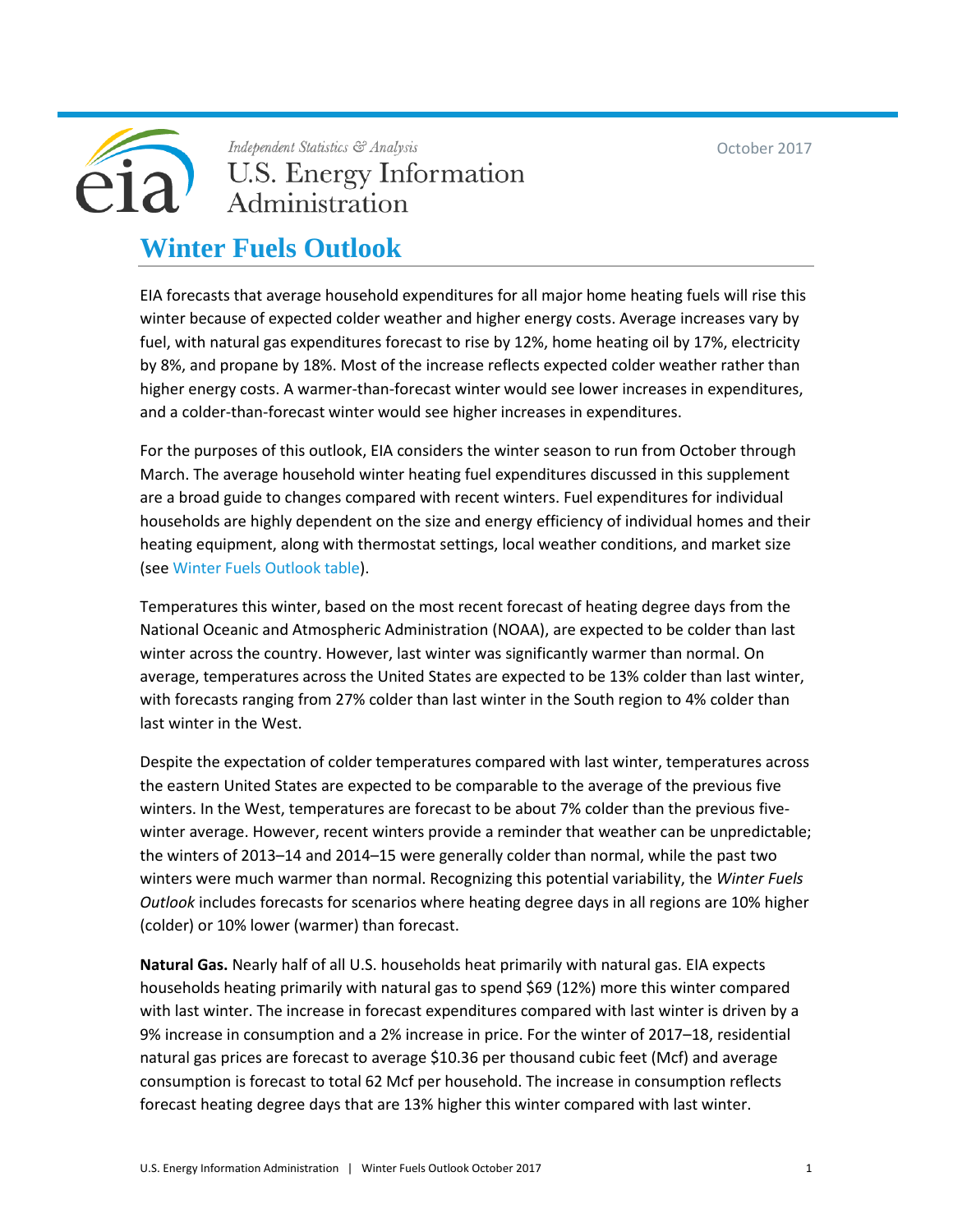Although forecast residential natural gas prices are expected to be 2% higher this winter compared with last winter, Henry Hub spot prices are expected to average \$3.18 per million British thermal units (MMBtu) (\$3.30/Mcf) this winter, which is 5% higher than last winter. Higher forecast Henry Hub prices reflect higher expected use of natural gas across all consuming sectors and higher expected natural gas exports. Increases in Henry Hub prices generally pass through to residential prices slowly over a long period. The rates utilities charge for delivered natural gas can be set by state utility commissions a year or more in advance and reflect the cost of natural gas purchased over many months. Also, residential prices include charges to cover utility operating costs and the cost to transport and distribute natural gas that are not directly linked to spot market prices.

Under a 10% colder scenario, EIA projects residential natural gas consumption and prices to be 18% and 1% higher, respectively, than last winter and average expenditures to be 20% higher compared with last winter. Under a 10% warmer scenario, which would still be colder than last winter, EIA projects natural gas consumption to be less than 1% higher than last winter, prices to be 2% higher and expenditures to be 3% higher than last winter.

EIA projects natural gas inventories will total 3.8 trillion cubic feet (Tcf) at the end of October, based on expected injection rates. During the first three months of the 2017 injection season, which starts in April, the rate of natural gas inventory builds was lower than the five-year average. However, cooler-than-average temperatures in August reduced the use of natural gas for electricity generation, which contributed to builds that were above the five-year average during August 2017 and September 2017.

The differential between pricing hubs in Appalachia and Louisiana (Henry Hub) is expected to persist. Pipeline constraints in the Appalachian region continue to pose challenges for natural gas produced from the Marcellus and Utica regions in Ohio, Pennsylvania, and West Virginia. Heading into this winter, two pipeline projects expected to come online to alleviate some of the constraints to moving that natural gas to demand centers in the Midwest have been delayed. The 3.25 billion cubic feet per day (Bcf/d[\) Rover Pipeline Project](http://www.roverpipelinefacts.com/) was slated for completion in November 2017, but its current in-service date is the first quarter of 2018. Currently, Rover is delivering 0.6 Bcf/d of natural gas from eastern Ohio's Cadiz Ohio River System to pipeline interconnects in northwest Ohio. The in-service date of the [Nexus Gas Transmission Project,](http://www.enbridge.com/projects-and-infrastructure/projects/nexus-gas-transmission) designed to deliver 1.5 Bcf/d of natural gas supplies out of the Utica region has also been pushed back (from the fourth quarter of 2017 to the first quarter of 2018).

In the last several years, there have been some pipeline projects completed to alleviate constraints for Appalachian gas. Last November, the [Algonquin Incremental Market \(AIM\)](https://www.eia.gov/todayinenergy/detail.php?id=29032) Project came online to deliver gas from the Marcellus region in Pennsylvania to New England. This November, the New England market will be serviced by an additional 0.13 Bcf/d from the [Atlantic Bridge](https://www.enbridge.com/projects-and-infrastructure/projects/atlantic-bridge) pipeline, and the [Connecticut Expansion Project](https://www.kindermorgan.com/business/gas_pipelines/east/connecticut/) will add about 0.07 Bcf/d of capacity.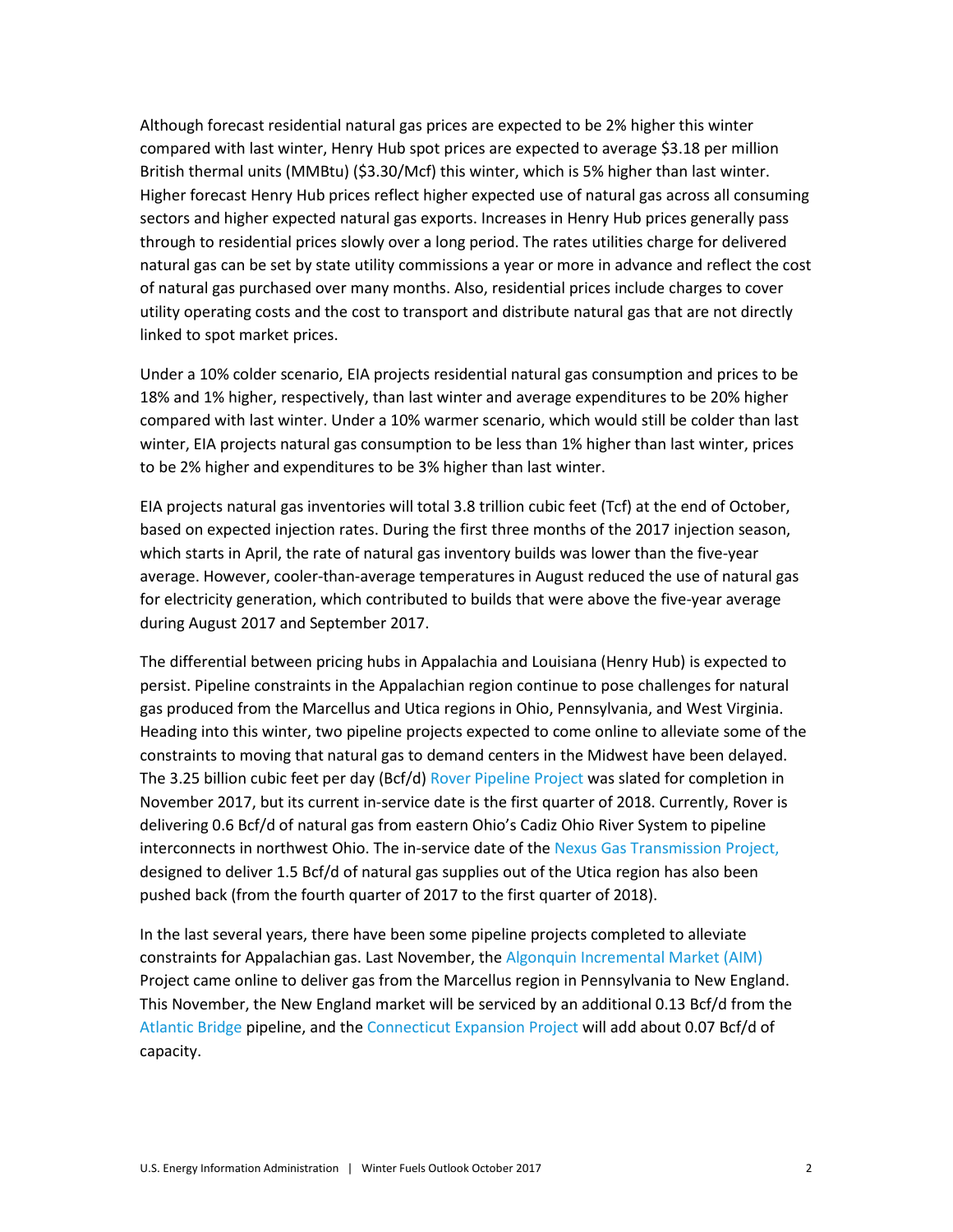New England also has access to liquefied natural gas (LNG) imports (from the Massachusetts based facilities at Everett and the offshore Northeast Gateway, with peak regasification capacities of 1.0 and 0.6 Bcf/d, respectively). S&P Global data indicate that the Algonquin Citygate forward prices have reached almost \$9/MMBtu for January and February 2018. In an especially cold winter, the Boston area could outcompete other destinations for LNG cargoes.

The Northeast also receives imports of natural gas from Canada. To remain competitive with Marcellus natural gas, [TransCanada has reduced and simplified its toll rates](https://www.eia.gov/naturalgas/weekly/archivenew_ngwu/2017/03_23/) for its Mainline pipeline, which sends natural gas produced in Western Alberta to demand centers in eastern Canada, New York, and Pennsylvania. Contracts under the new rate structure can be entered into by November 1, 2017, with approval from Canada's National Energy Board. This increased competition between Appalachian natural gas and imported Canadian natural gas could encourage supplies to flow to the Northeast region especially during the winter season when demand is elevated and pipelines into New England are often constrained.

Last winter the United States was a net importer of natural gas, averaging 0.6 Bcf/d. However, for the first time, EIA expects the United States to be a natural gas net exporter this winter, with net exports averaging 1.4 Bcf/d. Both increased pipeline capacity to Mexico and LNG export capacity on the Gulf Coast are supporting higher levels of exports compared with last year.

**Heating Oil.** EIA expects households heating primarily with heating oil to spend an average of \$215 (17%) more this winter than last winter, reflecting retail prices that are 25 cents/gallon (gal) (10%) higher and consumption that is 6% higher than last winter. Despite the higher forecast expenditures, expected average household heating expenditures this winter are about 15% lower than the previous five-year winter average.

In the scenario that assumes a 10% colder-than-forecast winter, projected expenditures are \$397 (32%) higher than last winter. In this case, heating oil prices are forecast to be 33 cents/gal (14%) higher than last winter and consumption 16% higher. In the 10% warmer scenario, which would still be colder than last winter, projected expenditures are \$57 (5%) higher than last winter resulting from forecast heating oil prices that are 20 cents/gal (8%) higher and consumption that is 4% lower than last winter.

Reliance on heating oil is highest in the Northeast region. About 21% of households in this region use oil for space heating, down from 25% five years ago as an increasing number of homes switched to using natural gas and electricity for space heating. Nationwide, 5% of households use heating oil.

Heating oil prices are expected to be higher than last winter because of higher crude oil prices and because of higher distillate fuel margins (the price difference between wholesale distillate fuel and crude oil).

The Brent crude oil price, which is the crude oil price most significant in determining U.S. petroleum product prices, is forecast to average \$54/barrel (b) this winter, which is \$2/b (6 cents/gal) higher than last winter. Brent crude oil prices are forecast to be higher than last year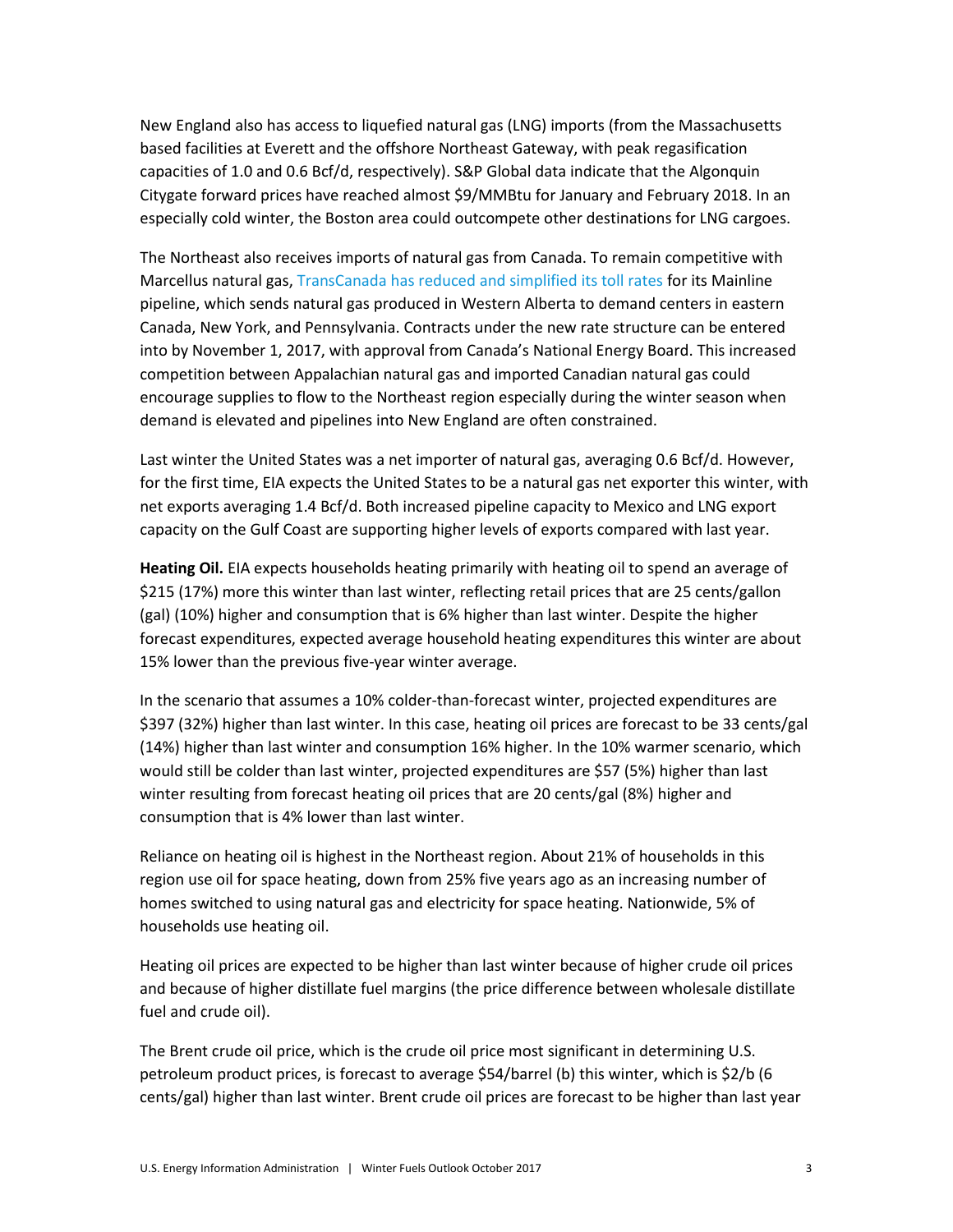as a result of gradually tightening global oil balances. Despite being higher than last winter, crude oil prices are still forecast to remain below levels seen from 2011–14. However, crude oil prices are highly uncertain, and any deviation in crude oil prices from forecast levels would cause a similar deviation in retail heating oil prices and consumer expenditures.

For winter 2017–18, EIA expects that heating oil wholesale margins will average 41 cents/gal, which would be 14 cents/gal higher than last winter. Lower distillate fuel inventory levels, strong [demand for U.S. distillate exports,](https://www.eia.gov/petroleum/weekly/archive/2017/170927/includes/analysis_print.php) and the expectation of close-to-normal temperatures this winter are expected to help contribute to higher heating oil wholesale prices.

Distillate fuel inventories, which include heating oil, totaled 35.5 million barrels on September 29 in the Northeast, which is 16.8 million barrels lower than at the same time last year, and 1.9 million barrels lower than the previous five-year average for this time of year. Distillate inventories have fallen heading into this winter because of recent refinery outages along the U.S. Gulf Coas[t after Hurricane Harvey](https://www.eia.gov/todayinenergy/detail.php?id=32852) coupled with strong demand, as global industrial and economic activity expands.

U.S. refinery runs fell because of Hurricane Harvey, but they are expected to increase in the coming months and to be higher than last winter. High levels of refinery supply of distillate fuel have the potential to moderate prices somewhat. Also, strong distillate margins are expected to encourage refiners to maximize distillate production.

However, if temperatures become severely cold, the Northeast typically turns to imports for distillate fuel supply, and prices have the potential to rise above forecast levels. Higher prices encourage imports to be shipped to the region. If a cold snap in the U.S. Northeast coincides with a cold snap in Europe, the main source of U.S. imports, additional upward pressure on distillate prices might occur.

**Electricity.** Households heating primarily with electricity are forecast to spend an average of \$74 (8%) more this winter on their electricity bills. This increase in expenditures is a result of 6% higher consumption, including both heating and non-heating uses of electricity, and about 2% higher residential electricity prices than last winter. Among U.S. households, 40% rely on electricity as their primary heating source. Nearly two-thirds of homes in the South heat primarily with electricity compared with only 16% in the Northeast.

In the 10%-colder-than-forecast scenario, expected household electricity expenditures are \$108 (12%) higher than last winter, primarily because consumption is expected to be 10% higher. Although colder-than-expected weather would tend to increase generation fuel costs, residential electricity prices would not rise immediately. Instead, the effect of colder temperatures would pass through to retail electricity rates over the succeeding months of 2018. The effect of colder-than-forecast temperatures on electricity prices would be greatest in the West South Central states (Arkansas, Louisiana, Texas, and Oklahoma), where annual average residential prices would grow by 6% next year if there is a cold winter, in contrast to the region's base case forecast of a 4% growth.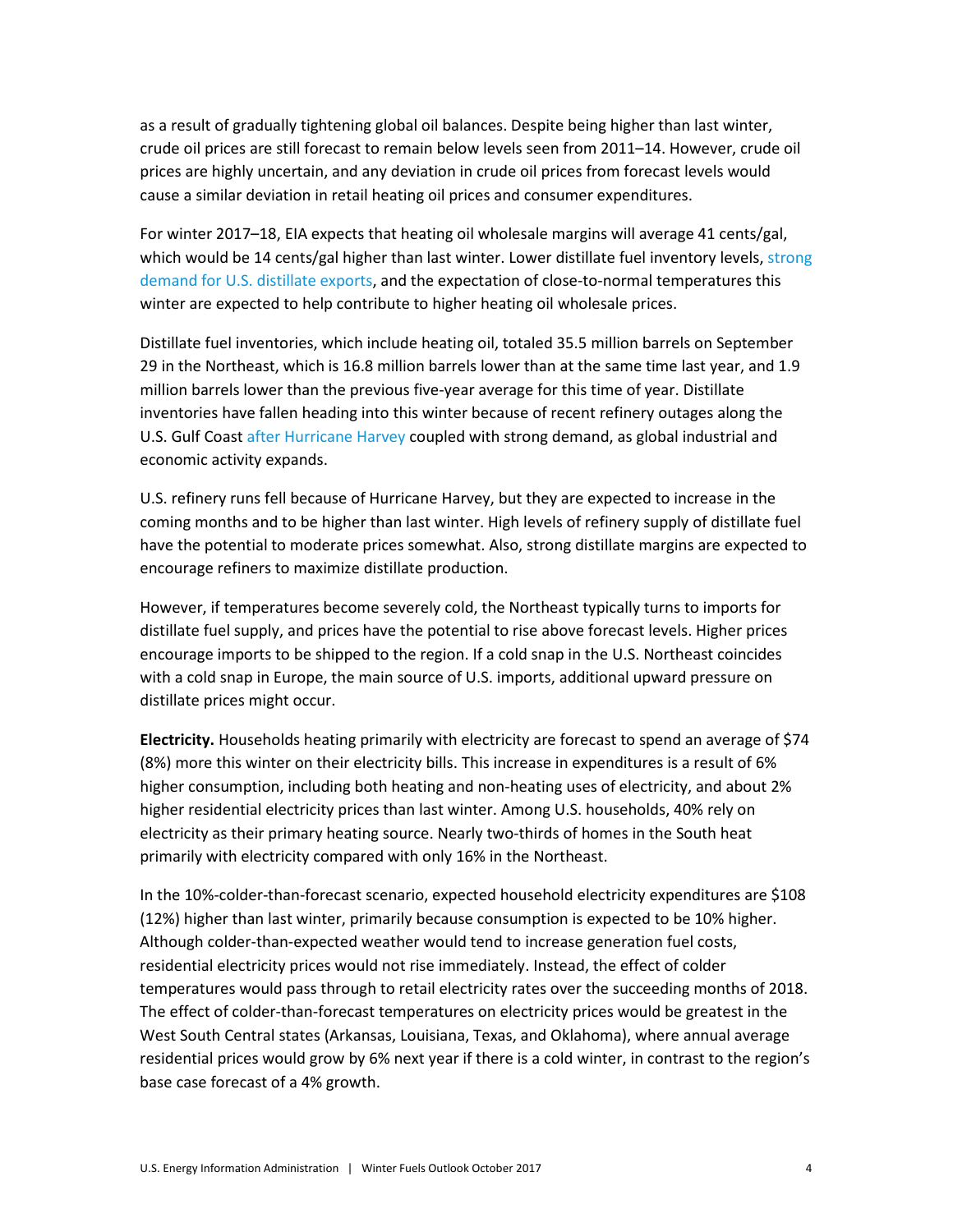The 10%-warmer-than-forecast scenario, which would still be 2% colder than last year's warm winter, results in expected household electricity expenditures that are \$38 (4%) higher than last winter.

The mix of energy sources used to generate electricity this winter is slightly different from last year. The prices of coal and natural gas delivered to electric generators are expected to be higher this winter, up 5% and 11%, respectively. However, EIA expects generation from both of these fuels to increase from last winter to offset forecast declines in generation from hydropower and nuclear power.

[Record levels of precipitation earlier this year](https://www.eia.gov/todayinenergy/detail.php?id=30452) led to substantial levels of hydroelectric generation towards the end of winter 2016–17. Water supply during the upcoming winter months is expected to be closer to normal, leading to lower levels of generation from hydropower than last winter. Nuclear generation is also expected to be slightly lower than last winter because more plants are expected t[o shut down for maintenance](https://www.eia.gov/todayinenergy/detail.php?id=33112) during the months of October and November.

**Propane.** About 5% of all U.S. households heat primarily with propane. EIA expects these households to spend more on heating this winter compared to last winter because of stronger heating demand and higher propane prices. The projected increases in expenditures from last winter vary by region. EIA expects that households heating with propane in the Northeast will spend an average of \$221 (11%) more this winter than last winter, reflecting prices that are about 6% higher and consumption that is 5% higher than last winter. Households in the Midwest are expected to spend an average of \$249 (21%) more this winter, with forecast average prices that are 8% higher and forecast consumption that is 12% higher than last winter.

In the 10%-colder-than-forecast scenario, projected expenditures are \$503 higher than last winter in the Northeast, with prices that are 33cents/gal (11%) higher than last winter and consumption that is 13% higher. In the cold-weather scenario, forecast expenditures are \$592 higher than last winter in the Midwest, with prices that are 41 cents/gal (24%) higher than last winter and consumption that is 21% higher.

In the 10%-warmer-than-forecast scenario, projected expenditures are \$137 lower than last winter in the Northeast, with prices that are 10 cents/gal (3%) lower than last winter and consumption that is 4% lower. In the warm-weather scenario, forecast expenditures are \$68 higher than last winter in the Midwest, with prices that are 5 cents/gal (3%) higher than last winter and consumption that is 3% higher.

Propane prices are expected to be higher than last winter because of higher crude oil prices, which feed into higher prices for propane, and because of tighter propane supplies nationally. Propane production at natural gas plants and refineries is forecast to be 7% higher this winter than compared to last winter, while total propane consumption is expected to be 2% higher than last winter, and net exports 4% lower. Propane inventories enter this heating season at levels below the five-year average for this time of year, after beginning last winter well above the five-year average level.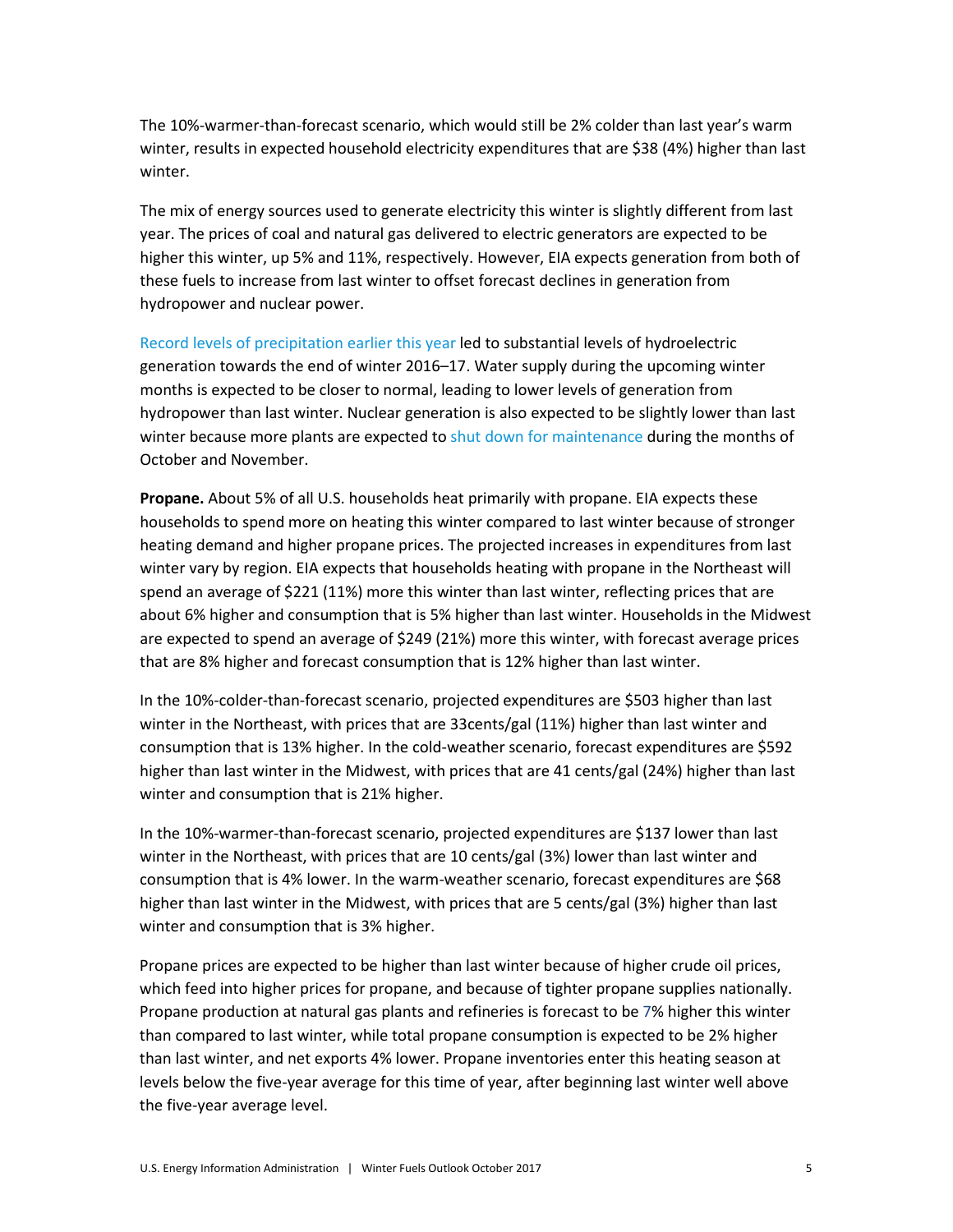U.S. propane inventories in the last week of September were 78.0 million barrels, which was 9% below the previous five-year average, according to EIA's *[Weekly Petroleum Status Report](https://www.eia.gov/petroleum/supply/weekly/)*. Propane inventories typically build between April and October and begin drawing down in late-September or October as temperatures begin to drop.

[Strong global demand](https://www.eia.gov/petroleum/weekly/archive/2017/170927/includes/analysis_print.php) for propane contributed to Gulf Coast and Midwest inventories that remained on the low side of the normal inventory range since early 2017. However, inventories rose sharply in late August into September after Hurricane Harvey, as propane-consuming petrochemical plants, export facilities, and the entire distribution system were not fully operational.

[Inventories in the Midwest,](https://www.eia.gov/petroleum/weekly/archive/2017/171004/includes/analysis_print.php) the region most reliant on propane for heating and agricultural uses, ended September 4% below the five-year average. However, a regional breakdown shows stocks across the northern Midwest at or above the five-year averages. The use of propane to dry corn during the fall harvest is expected to be relatively low because the cost of propane is high relative to corn prices. However, if propane prices continue to be higher at the Gulf Coast market hub at Mont Belvieu, Texas, than at the Midwest hub at Conway, Kansas, it may provide incentive for more propane to move to the Gulf Coast as infrastructure fully recovers from hurricane outages.

**Wood.** According to the U.S. Census Bureau's [American Community Survey,](https://factfinder.census.gov/faces/tableservices/jsf/pages/productview.xhtml?pid=ACS_16_1YR_B25040&prodType=table) about 2.2 million households (2%) used cord wood or wood pellets as a primary residential space-heating fuel in 2016. EIA'[s Residential Energy Consumption Survey](https://www.eia.gov/consumption/residential/data/2015/hc/php/hc6.1.php) estimates another 9.3 million households (8%) use wood as a secondary source of heat, making wood second only to electricity as a supplemental heating fuel in 2015.

In 2015, one in four rural households used wood for primary or secondary space heating, compared with 6% of urban households. Wood use was most common in New England, where 20% of households used wood.

This report was prepared by the U.S. Energy Information Administration (EIA), the statistical and analytical agency within the U.S. Department of Energy. By law, EIA's data, analyses, and forecasts are independent of approval by any other officer or employee of the United States Government. The views in this report therefore should not be construed as representing those of the U.S. Department of Energy or other federal agencies.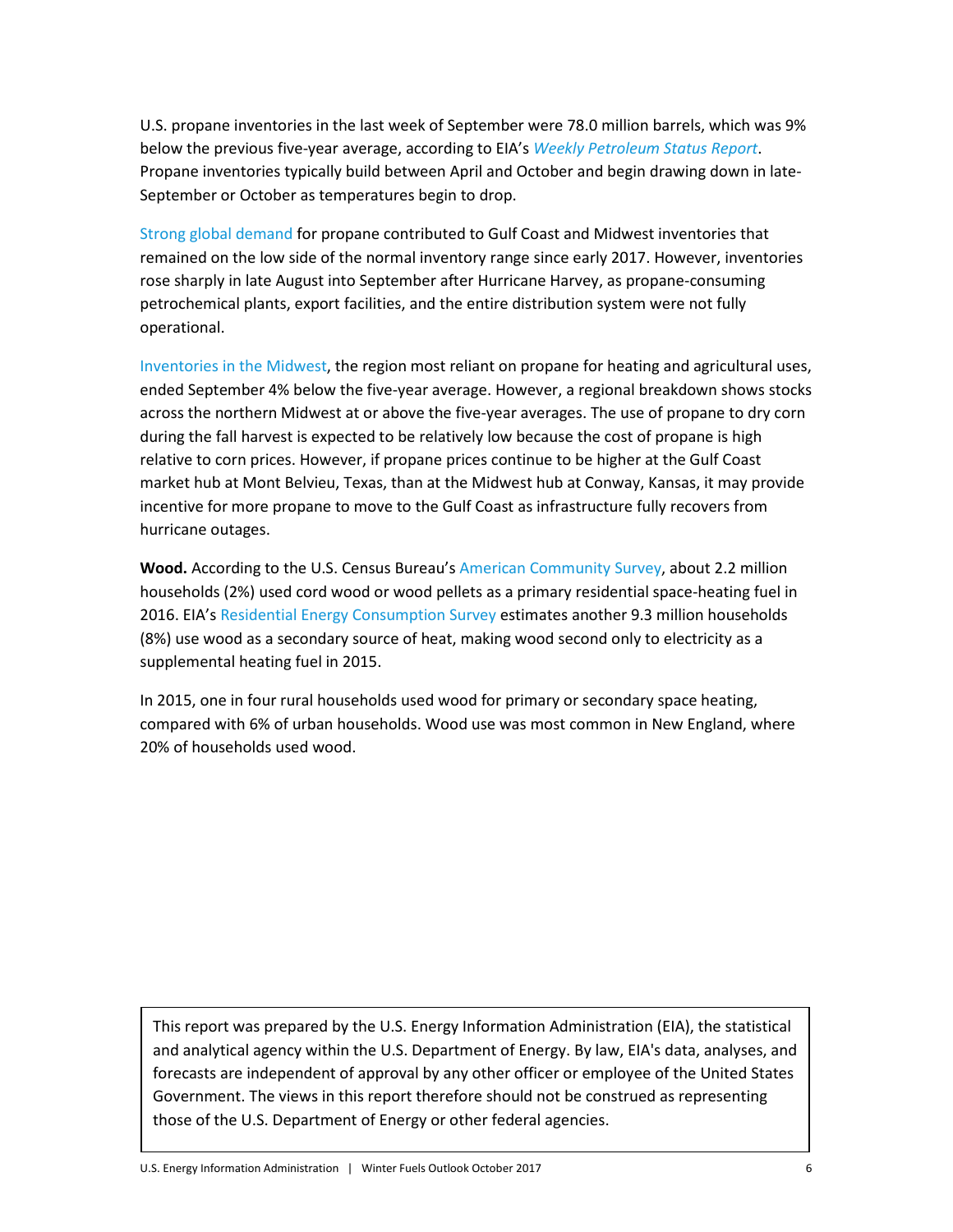## EIA Winter Fuels Outlook



*October 11, 2017* 

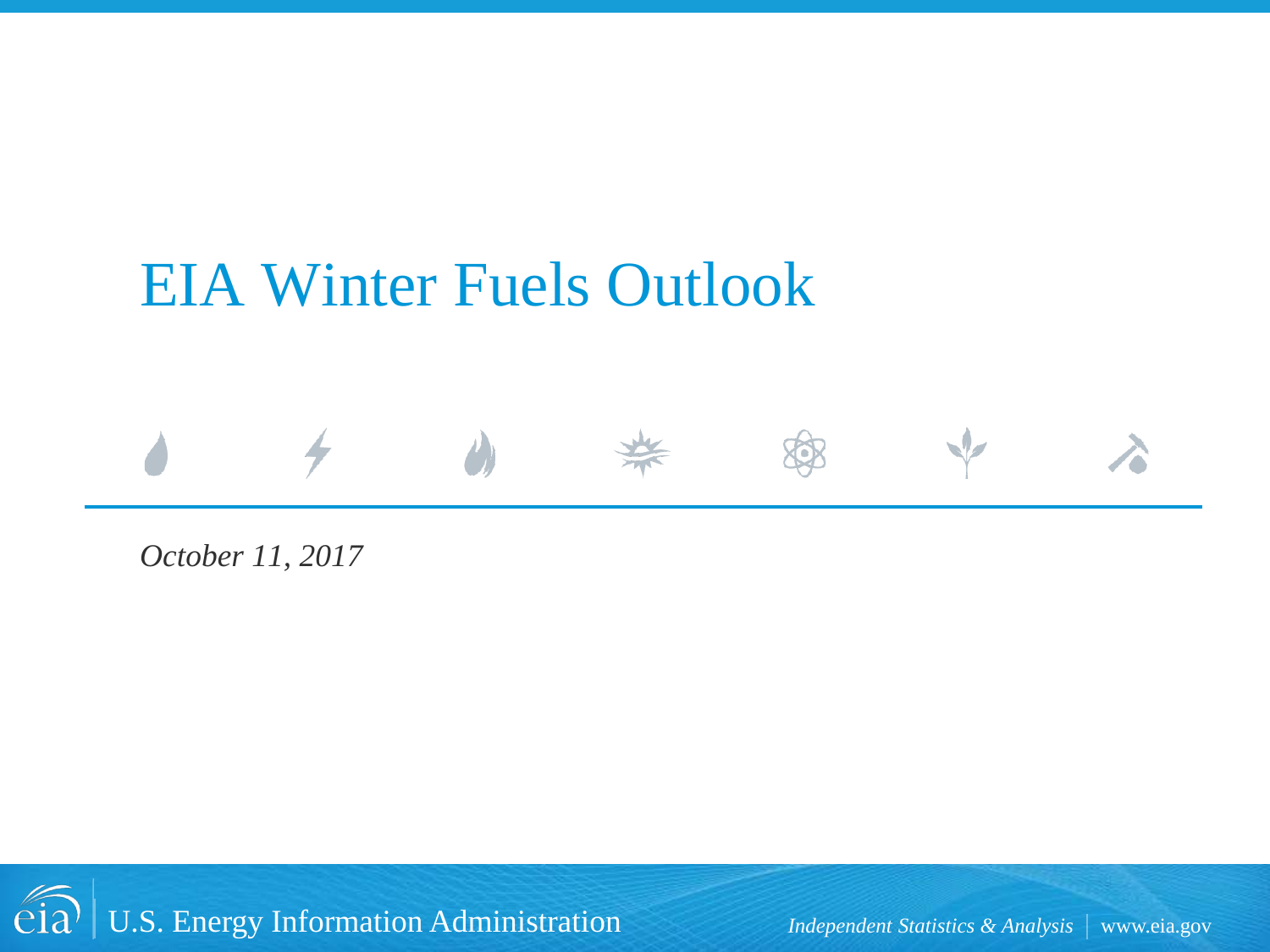## The main determinants of winter heating fuels expenditures are temperatures and prices

- This winter's weather forecast predicts a return to close-to-normal temperatures. The latest outlook from the National Oceanic and Atmospheric Administration (NOAA) expects winter temperatures to be colder than last winter, with projected heating degree days in the Northeast, Midwest, South, and West ranging from 4% colder in the West to 27% colder in the South.
- EIA expects heating fuel prices for homes that heat with electricity, heating oil, natural gas, and propane to be higher than prices last winter.
- Although overall heating fuel expenditures are expected to be higher than last winter, they are comparable to or lower than during winters from 2010– 11 through 2014–15, except for electricity, where expenditures are higher than both last year and the 2010–11 through 2014–15 average.

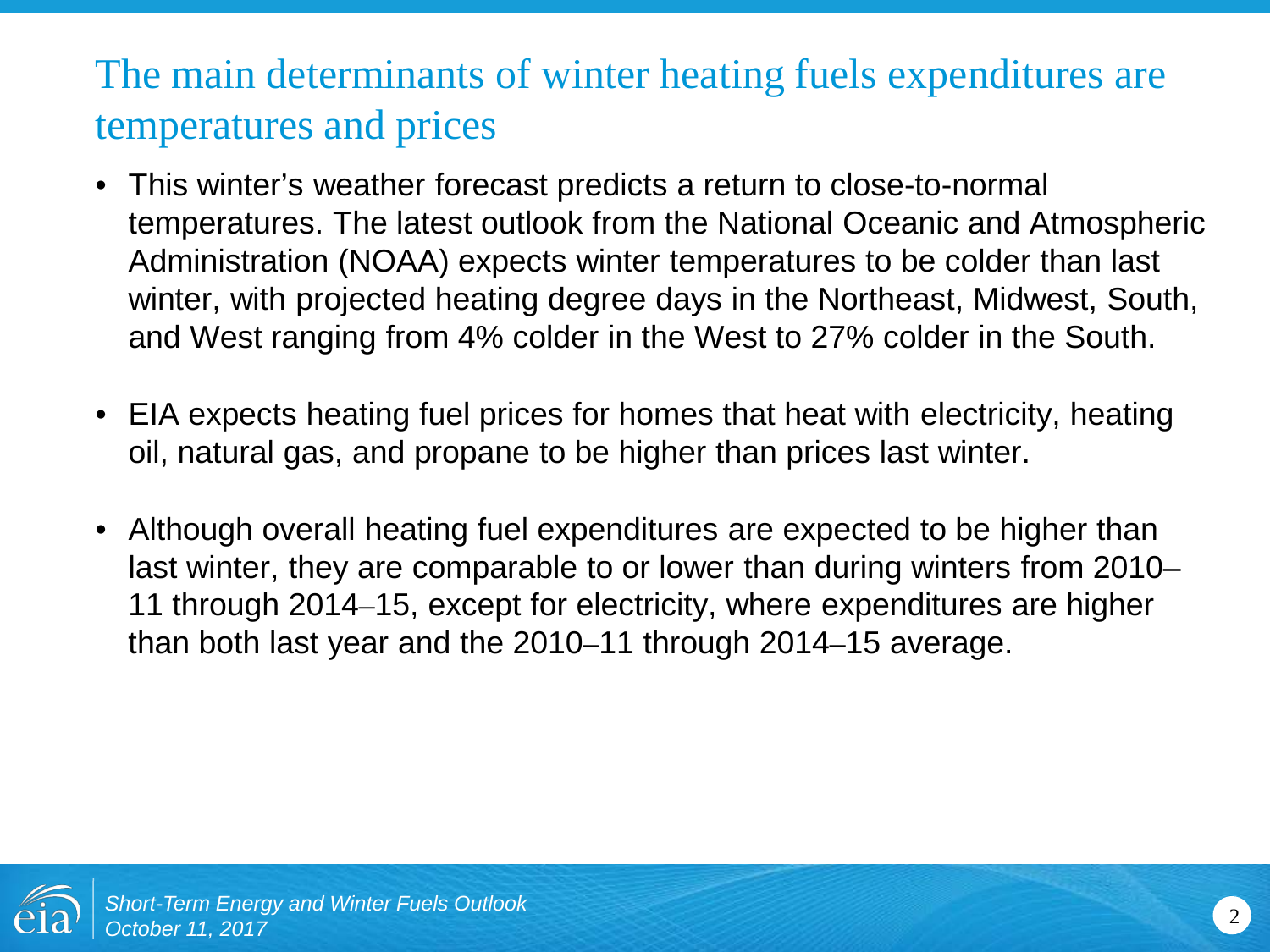## NOAA forecasts U.S. heating degree days this winter to be 13% higher than last winter but lower than the 10-year average

U.S. current population-weighted heating degree days



*Note: EIA calculations based on National Oceanic and Atmospheric Administration (NOAA) data. The dashed lines indicate each month's prior 10-year average for October 2007–March 2017. Projections reflect NOAA's 14–16 month outlook.*

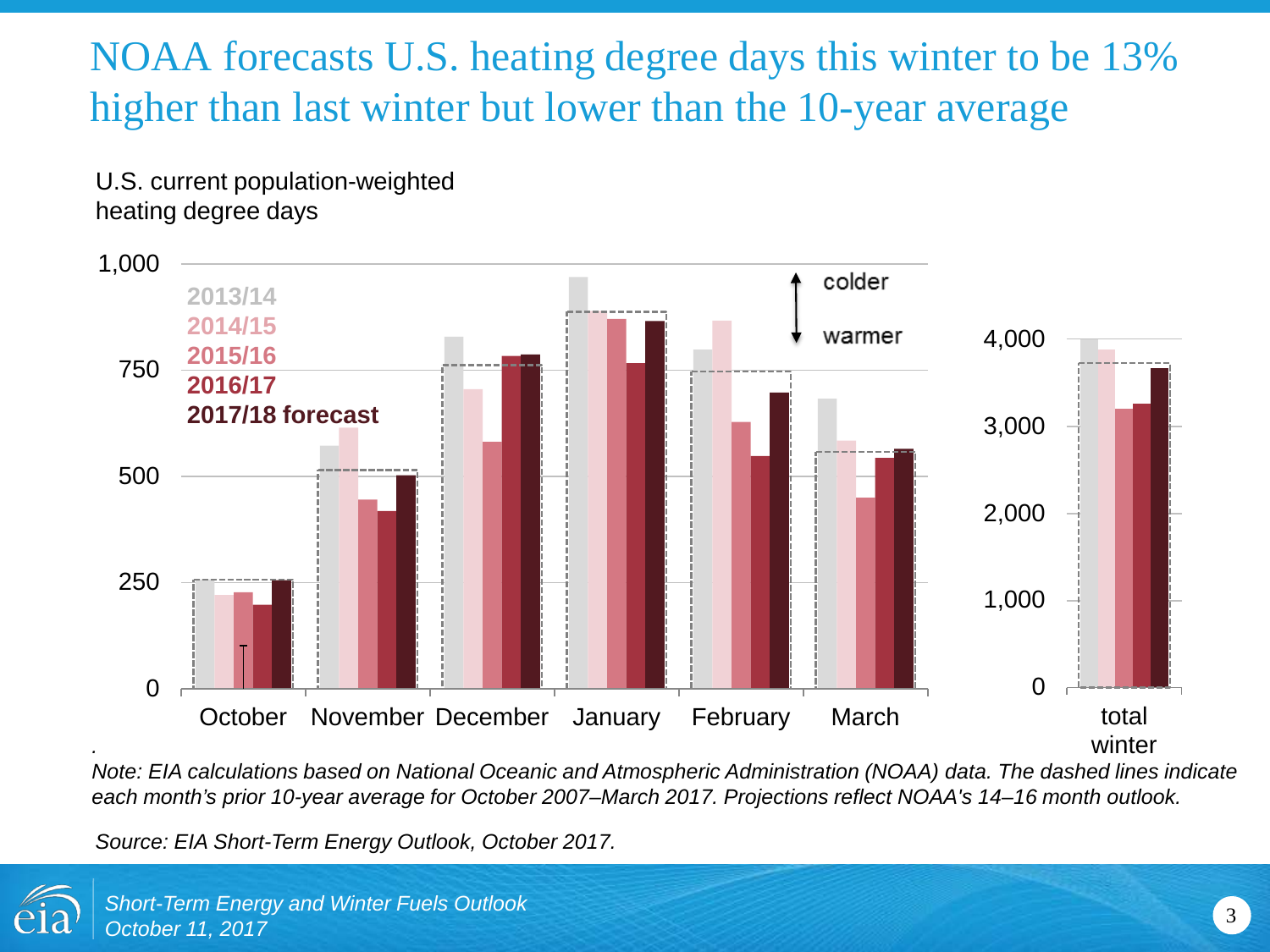Fuel prices are forecast to be slightly higher than last winter, but heating oil prices are expected to remain below levels from 2011*–*14 when crude oil prices were higher

U.S. average residential winter heating fuel prices dollars per million Btu



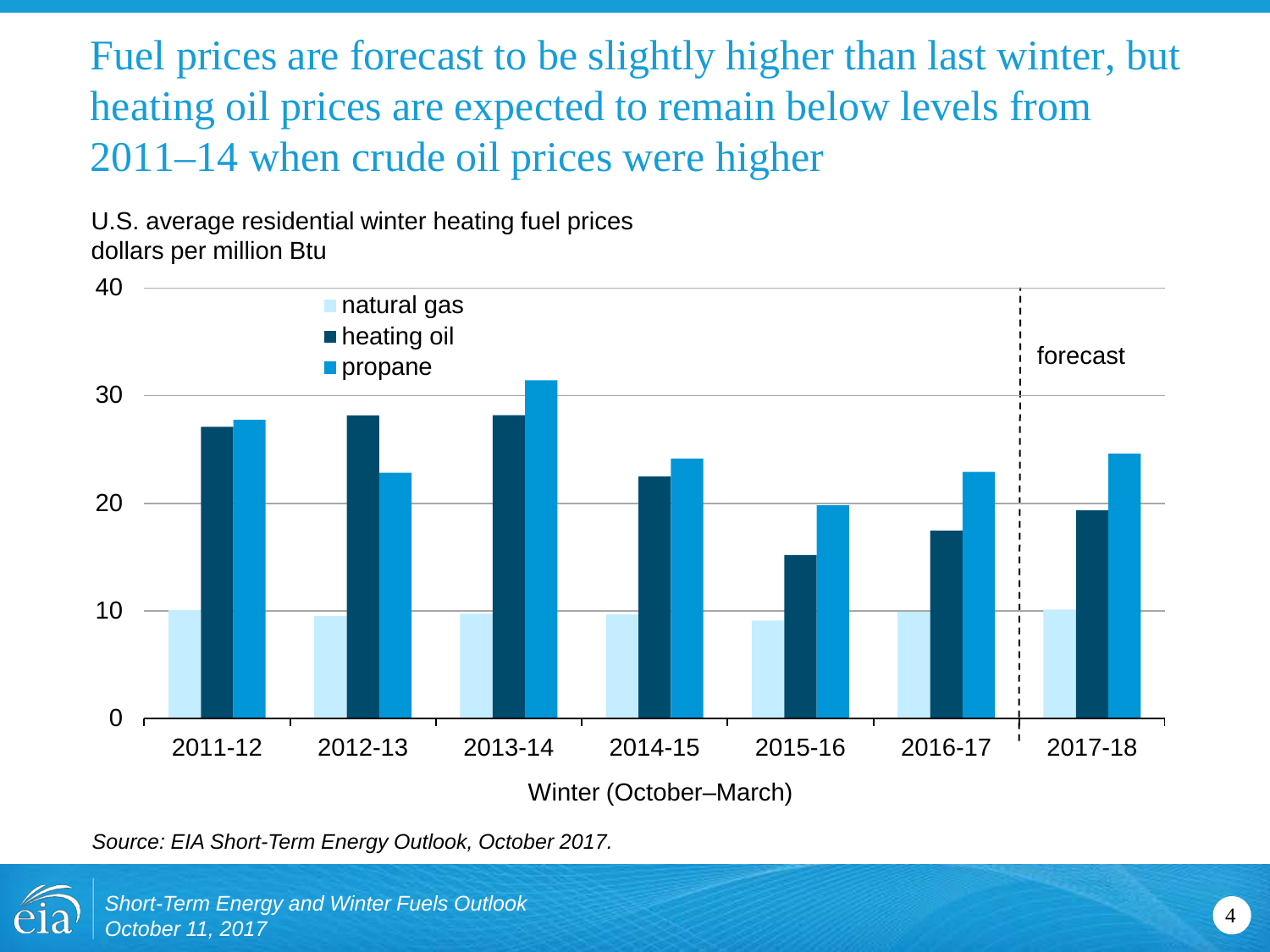Fuel expenditures are expected to be higher this winter (October 1–March 31) compared with last winter, but the comparison with the previous five winters is mixed

| Change in base case forecast fuel expenditures |                      |                      |  |
|------------------------------------------------|----------------------|----------------------|--|
|                                                | <b>Compared with</b> |                      |  |
|                                                | previous five-       | <b>Compared with</b> |  |
| Fuel                                           | winter average       | last winter          |  |
| Heating oil*                                   | $-14%$               | 17%                  |  |
| Natural gas                                    | 6%                   | 12%                  |  |
| Propane <sup>*</sup>                           | 2%                   | 18%                  |  |
| <b>Electricity</b>                             | 6%                   | 8%                   |  |

Note*:* \* Propane expenditures are a volume-weighted average of the Northeast and Midwest regions. All other fuels are U.S. volume-weighted averages. Propane and heating oil prices do not reflect prices locked in before the winter heating season starts.

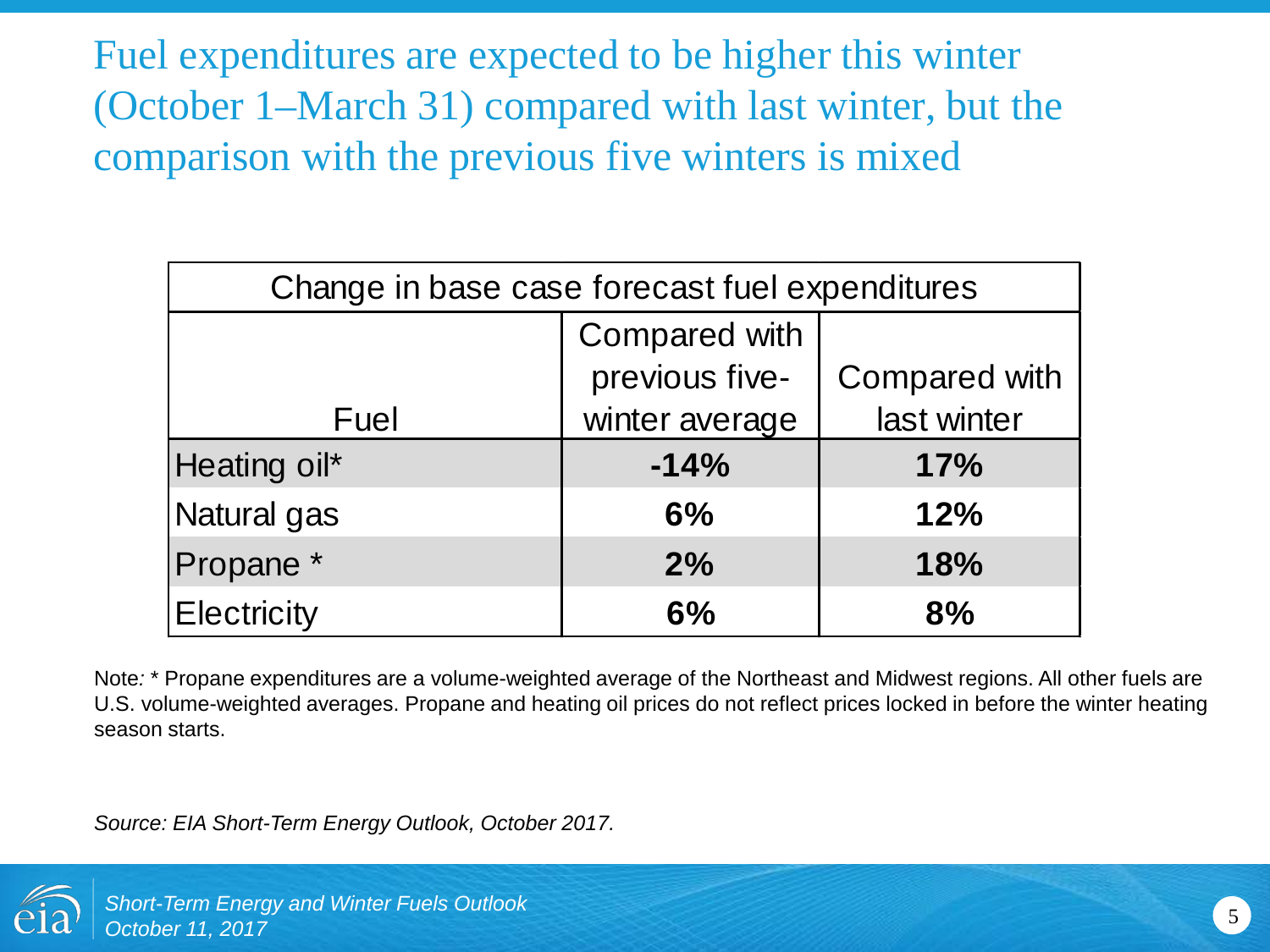### EIA's outlook includes scenarios with temperature forecasts that are 10% warmer and 10% colder than the base case

| Change in forecast fuel expenditures from last winter |                  |               |               |
|-------------------------------------------------------|------------------|---------------|---------------|
|                                                       |                  | If 10% warmer | If 10% colder |
| Fuel                                                  | <b>Base Case</b> | than forecast | than forecast |
| Heating oil*                                          | 17%              | 5%            | 32%           |
| Natural gas                                           | 12%              | 3%            | 19%           |
| Propane <sup>*</sup>                                  | 18%              | 2%            | 41%           |
| <b>Electricity</b>                                    | 8%               | 4%            | 12%           |

Note: \* Propane expenditures are a volume-weighted average of the Northeast and Midwest regions. All other fuels are U.S. volume-weighted averages. Propane and heating oil prices do not reflect prices locked in before the winter heating season starts.

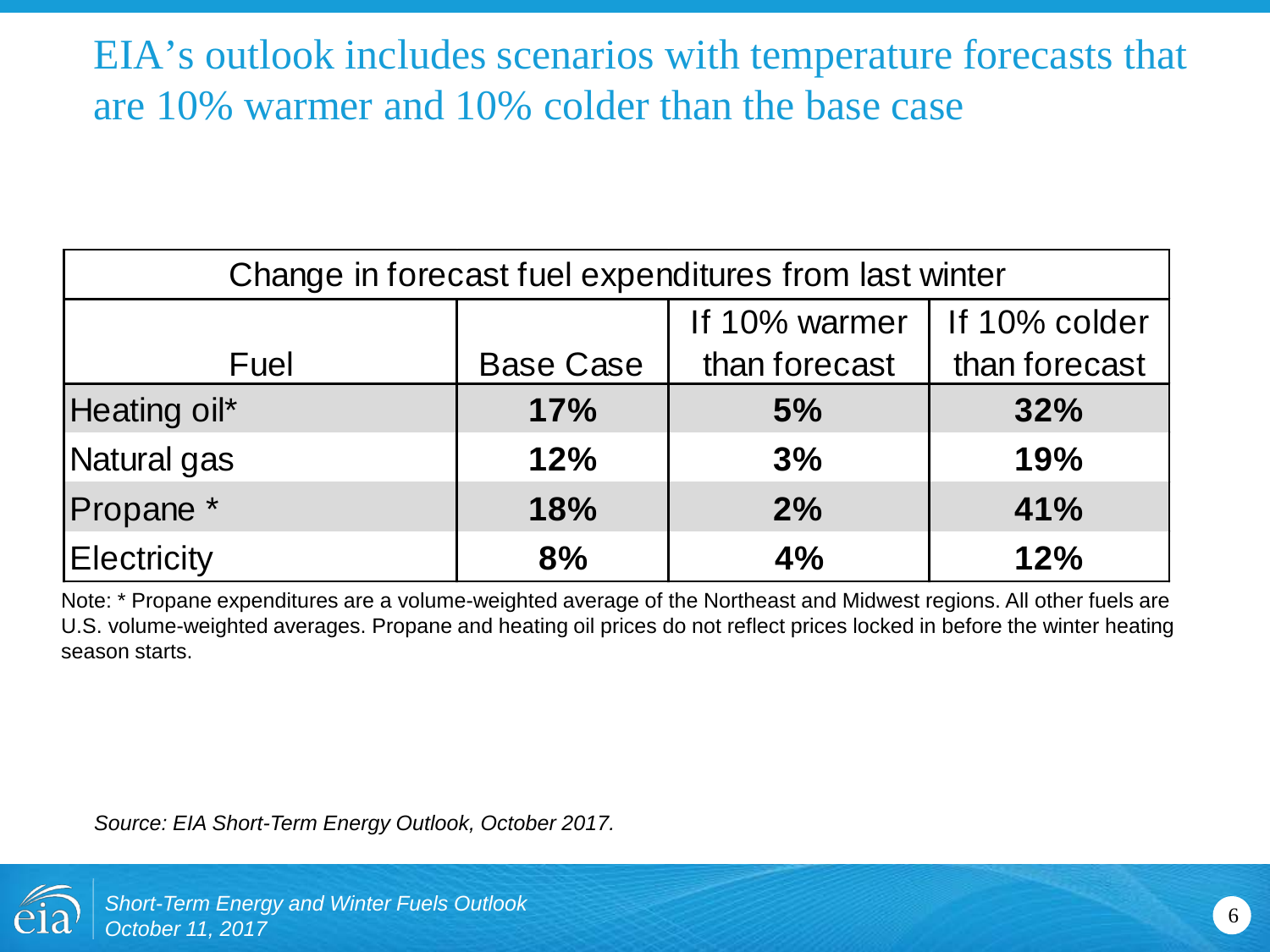### Heating fuel market shares vary across U.S. regions

Share of homes by primary space-heating fuel and Census region



*Source: U.S. Energy Information Administration based on 2016 American Community Survey*

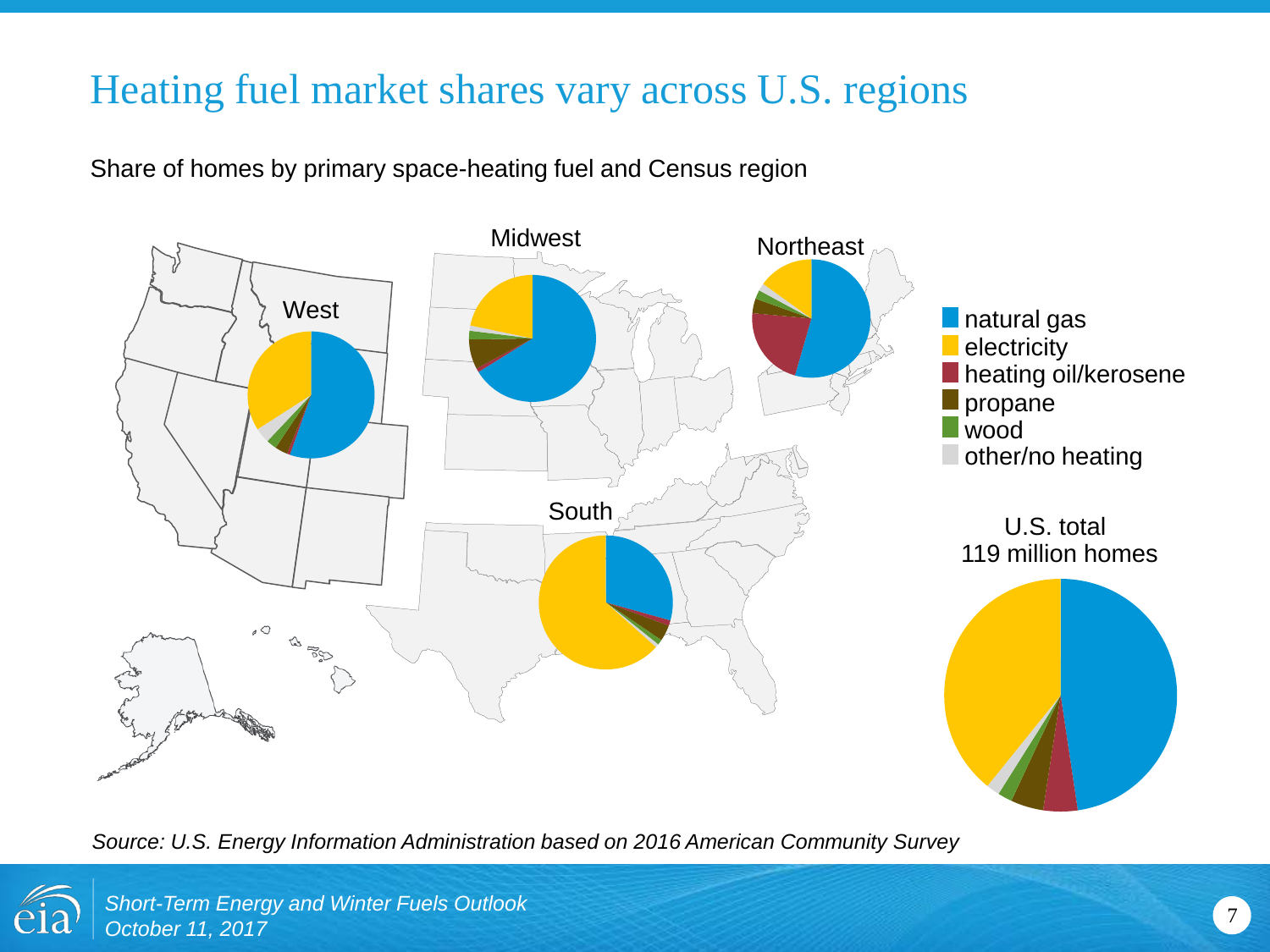## Natural Gas

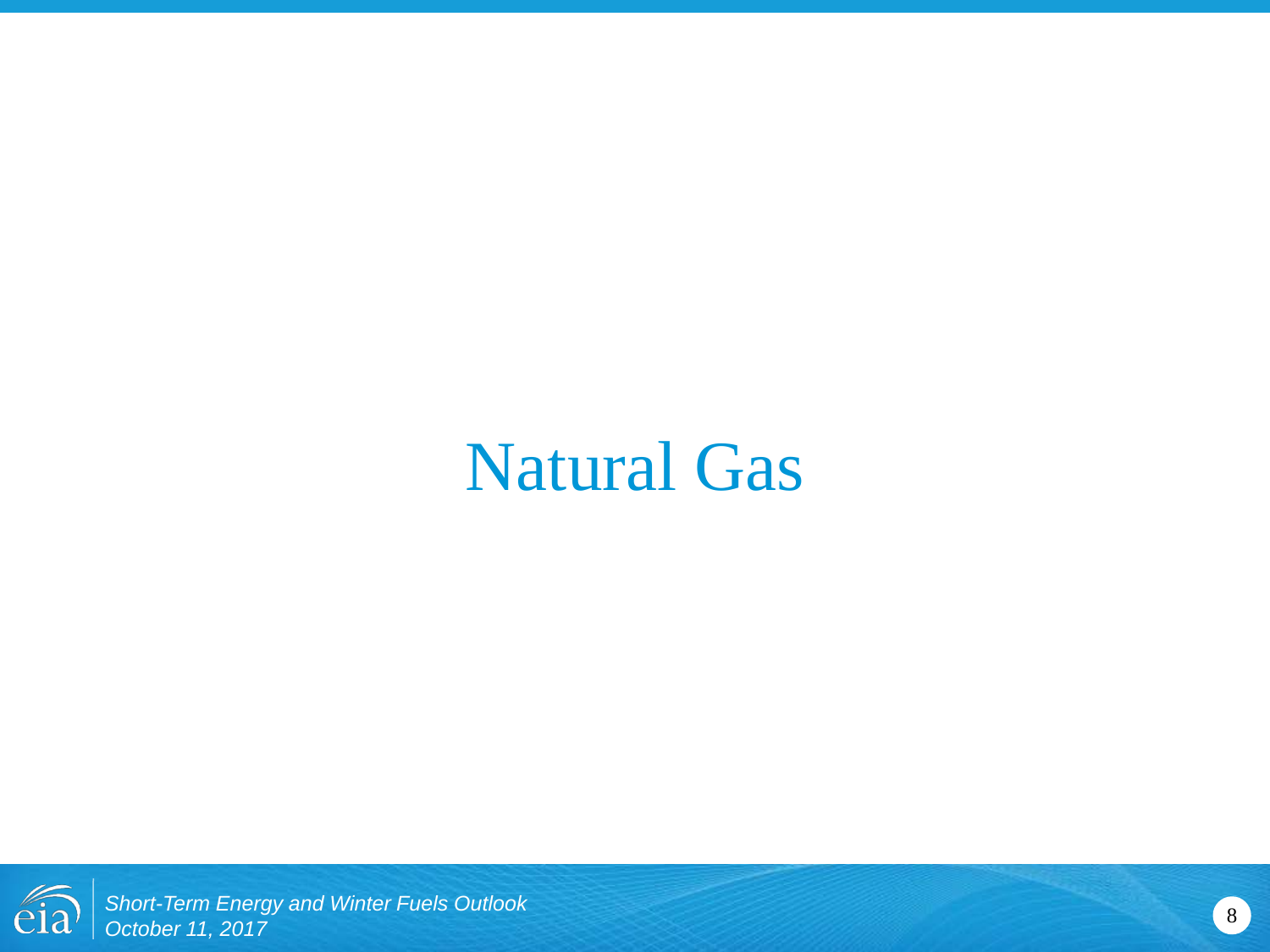#### Winter 2017–18 takeaways – Natural gas

- As of September 29, inventories of natural gas in working storage were similar to the five-year average but 4% lower than year-ago levels.
- Inventories are expected to end October at 3.8 trillion cubic feet, which would be 1% lower than the five-year average for this time of year.
- Dry natural gas production this winter is forecast to average 77 billion cubic feet/day, an 8% increase compared with last winter.
- Henry Hub spot prices are forecast to average \$3.18/million British thermal units (MMBtu) this winter, a 5% increase from last winter, because demand is expected to be higher with the return to typical winter temperatures.
- Although pipeline buildout has improved the ability to move Marcellus and Utica natural gas to demand centers in the Northeast, not all planned projects are currently online, and consumers could still experience localized price volatility during periods of very cold temperatures.

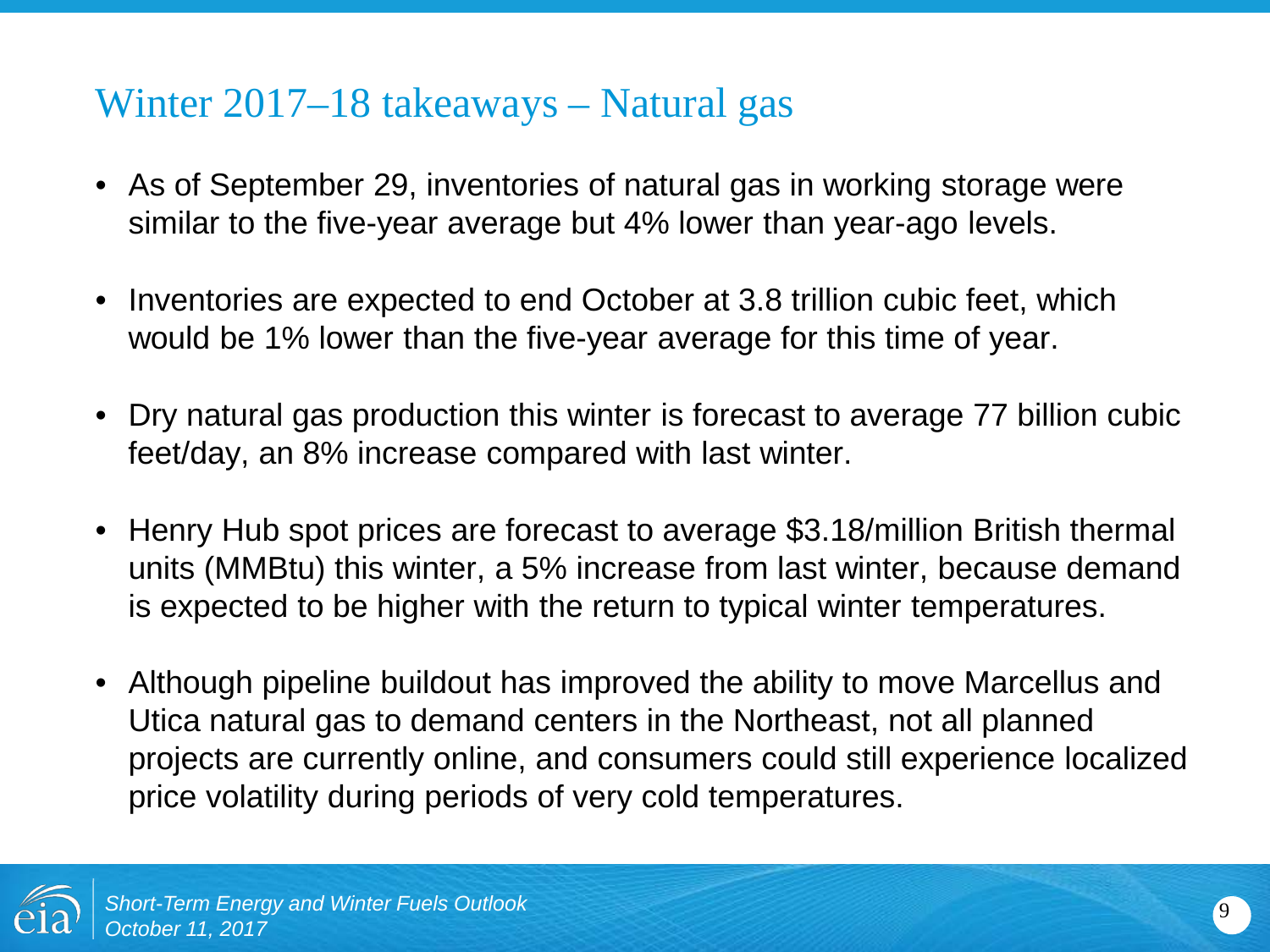Natural gas heating expenditures are expected to increase based on the current forecast, but temperatures will be a key variable

|                  |                                                                                                      | Change from last winter (forecast) |                  |                       |
|------------------|------------------------------------------------------------------------------------------------------|------------------------------------|------------------|-----------------------|
|                  | Regional share of all U.S.<br>households that use natural gas as<br>their primary space heating fuel | Consumption                        | Average<br>price | Total<br>expenditures |
| West             | 26%                                                                                                  | 3%                                 | $1\%$            | 4%                    |
| South            | 24%                                                                                                  | 20%                                | $-6%$            | 13%                   |
| <b>Midwest</b>   | 30%                                                                                                  | 12%                                | 7%               | 20%                   |
| <b>Northeast</b> | 20%                                                                                                  | 5%                                 | 4%               | 10%                   |

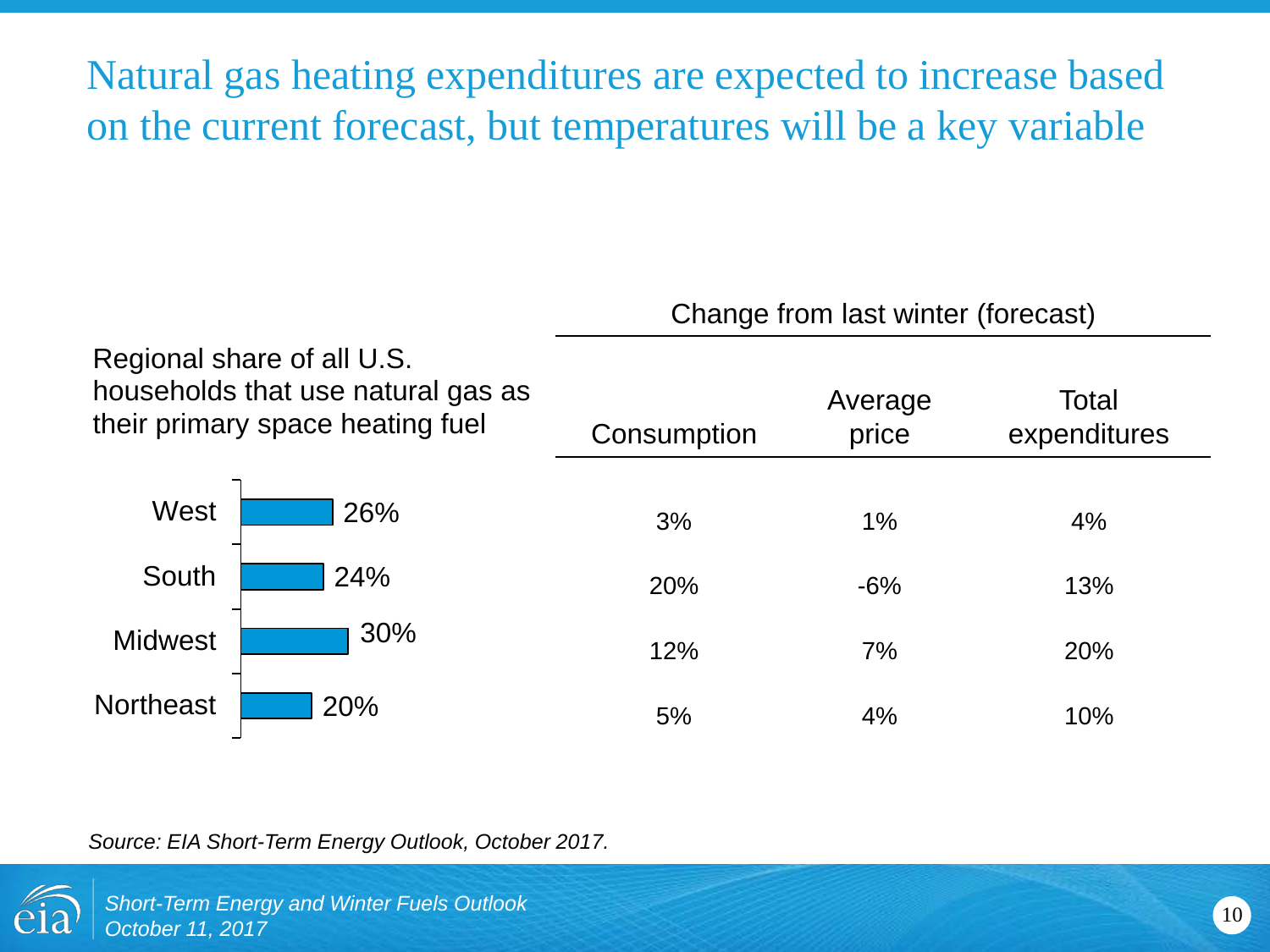## EIA forecasts Henry Hub spot prices (wholesale) to average \$3.18/MMBtu this winter, but significant uncertainty exists

Henry Hub natural gas price dollars per million Btu



*Note: Confidence interval and futures prices derived from market information for the five trading days ending October 5, 2017. Intervals not calculated for months with sparse trading in near-the-money options contracts. Source: EIA Short-Term Energy Outlook, October 2017, and CME Group.* 

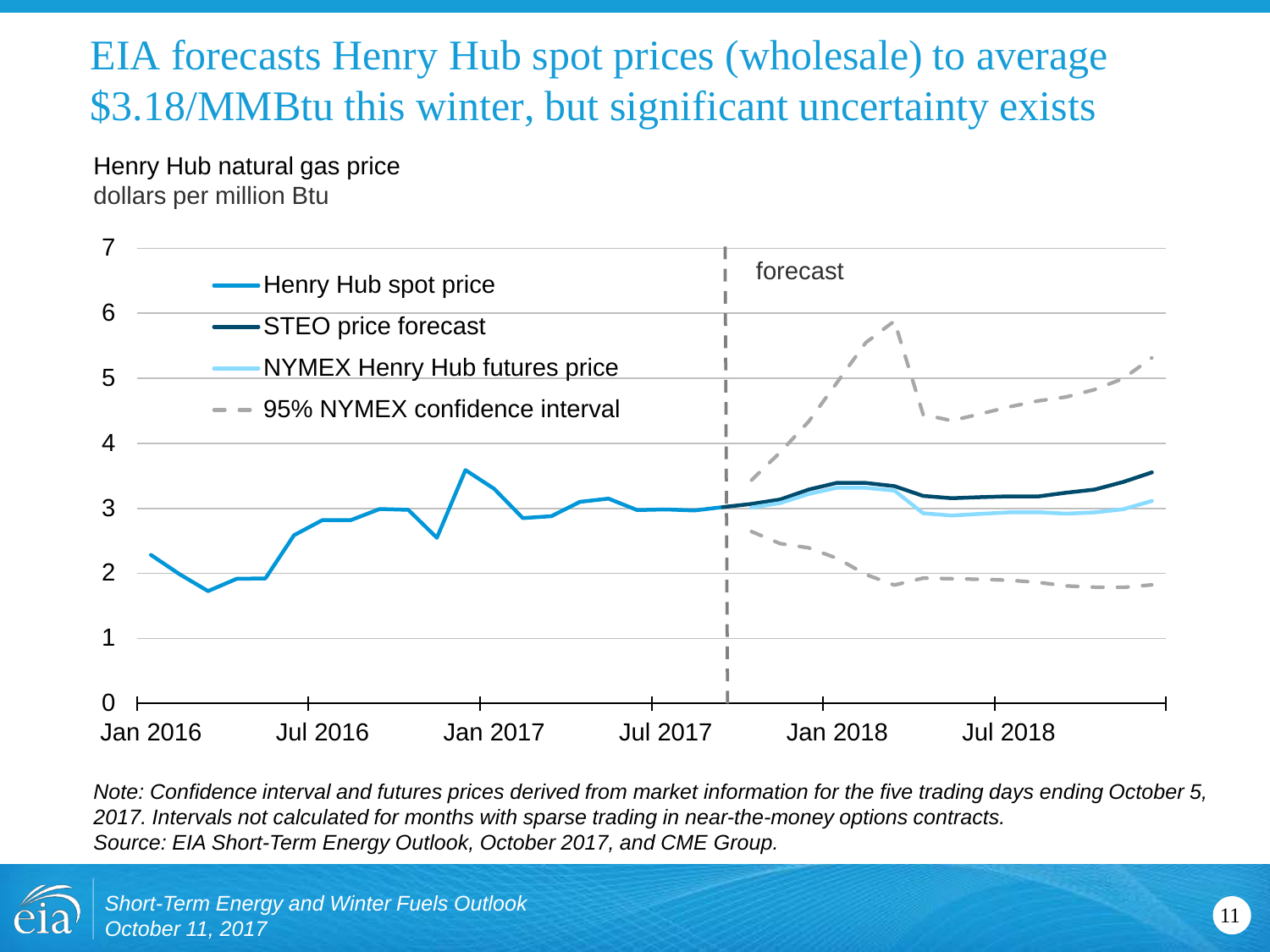## EIA expects average residential natural gas prices to be 2% higher than prices last winter

monthly average natural gas prices dollars per thousand cubic feet (Mcf)



*Source: EIA Short-Term Energy Outlook, October 2017, and Thomson Reuters.*

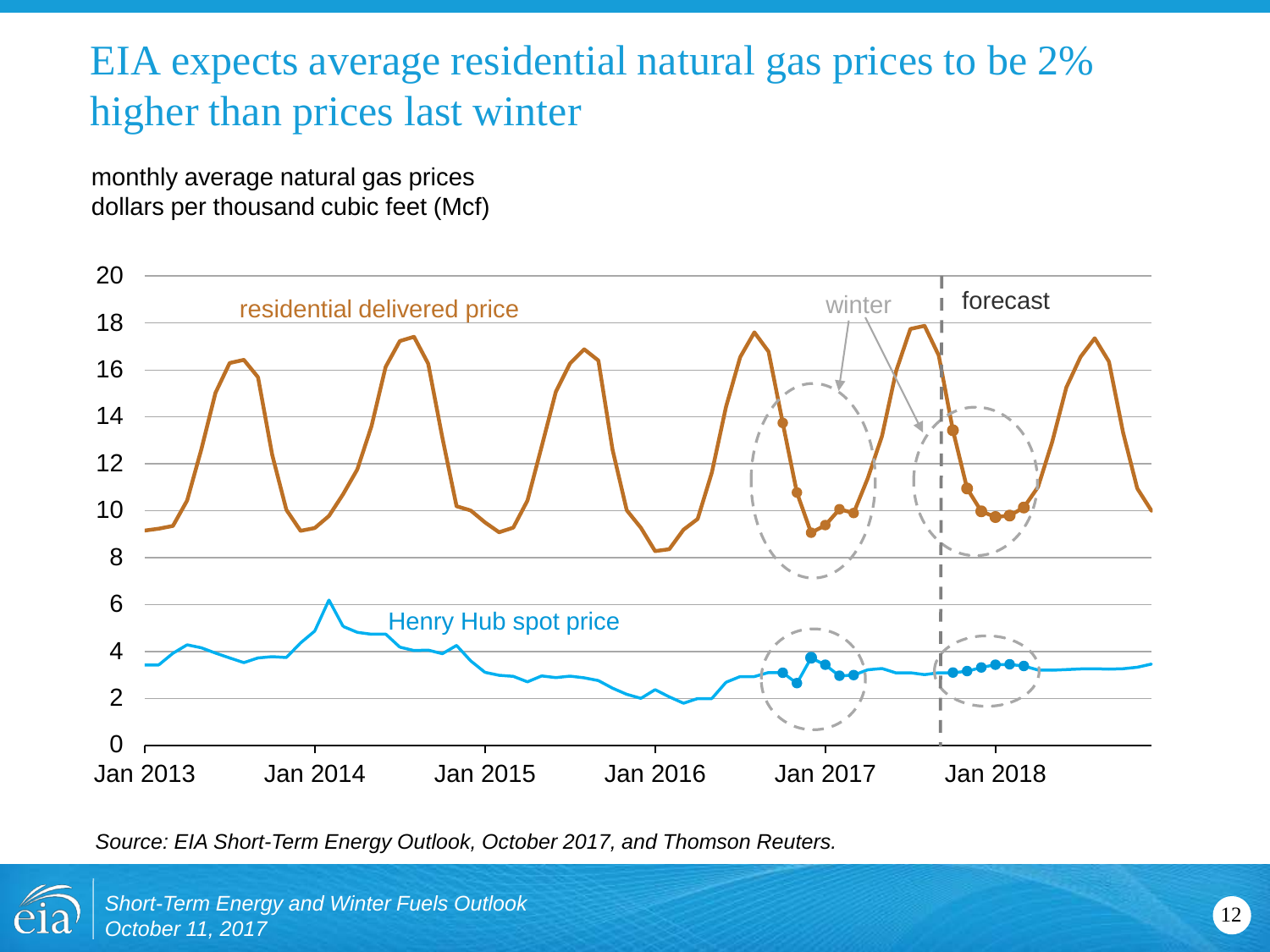## Natural gas inventories on September 29 were near the previous five-year average

U.S. total end-of-month working natural gas inventories trillion cubic feet



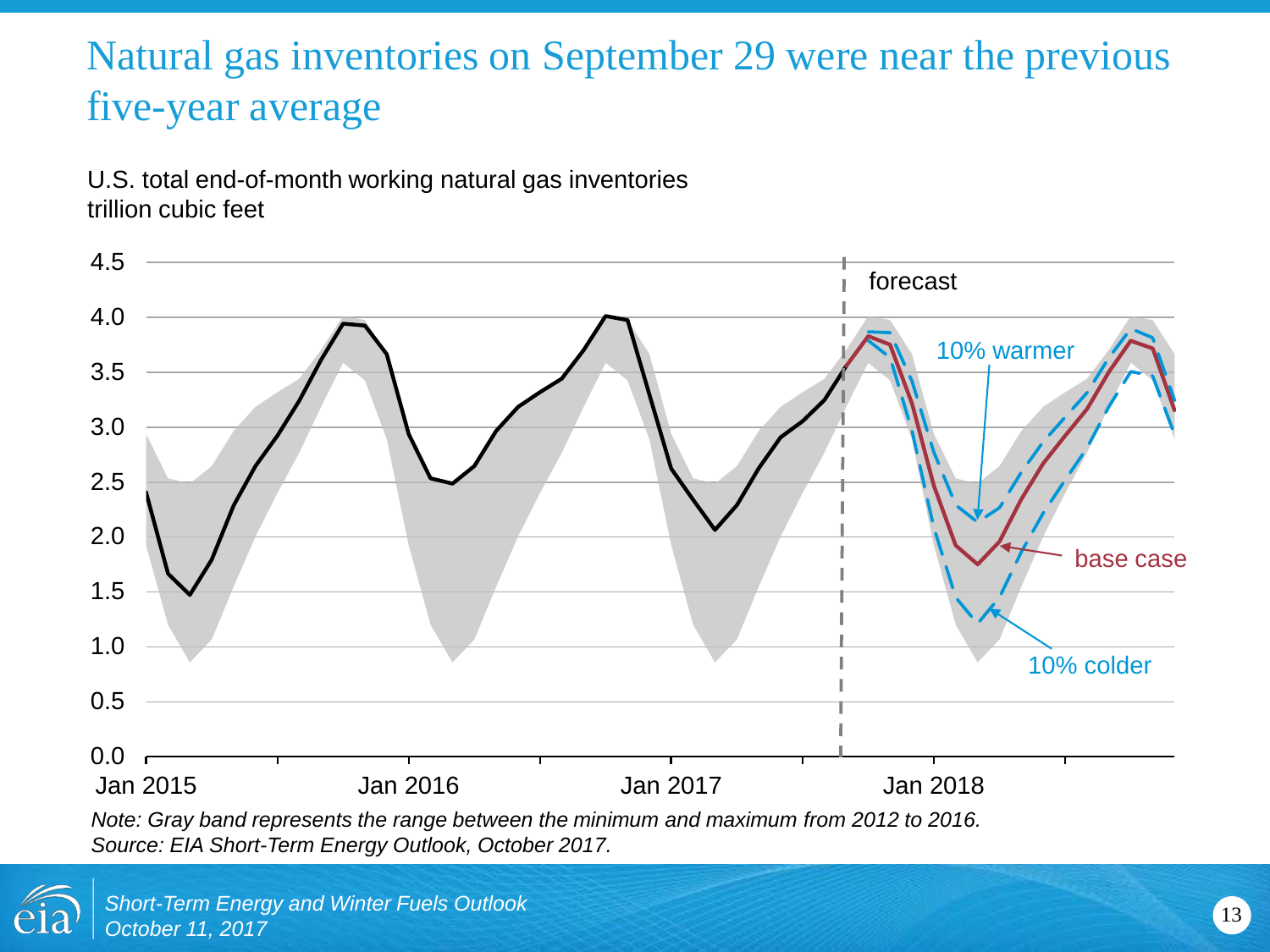# Heating Oil

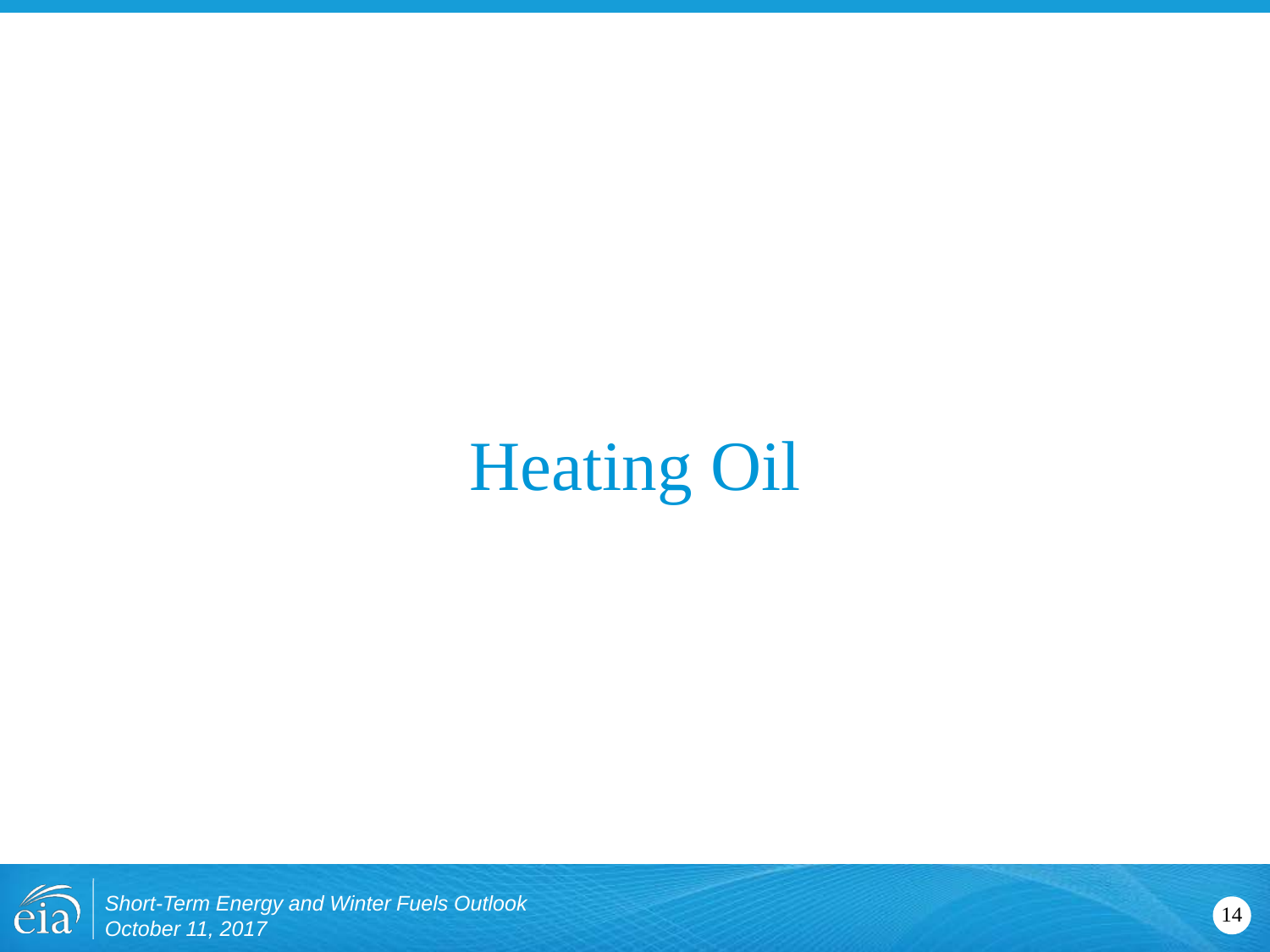#### Winter 2017–18 takeaways – Heating oil

- Brent crude oil spot prices are expected to average \$54 per barrel (b) this winter, \$2/b (6 cents/gal) higher than last winter, but they are not expected to return to 2010*–*14 levels; however, crude oil prices are very uncertain.
- Distillate stocks in the Northeast totaled 35.5 million barrels on September 29, 16.8 million barrels (32%) lower than the same time last year and 5% lower than the previous five-year average.
- Unless severely cold temperatures in the Northeast coincide with severely cold temperatures in Europe, ample distillate supplies should be available to meet demand, but localized supply issues are possible.
- Distillate fuel demand growth has been stronger than in recent years, contributing to higher heating oil prices.

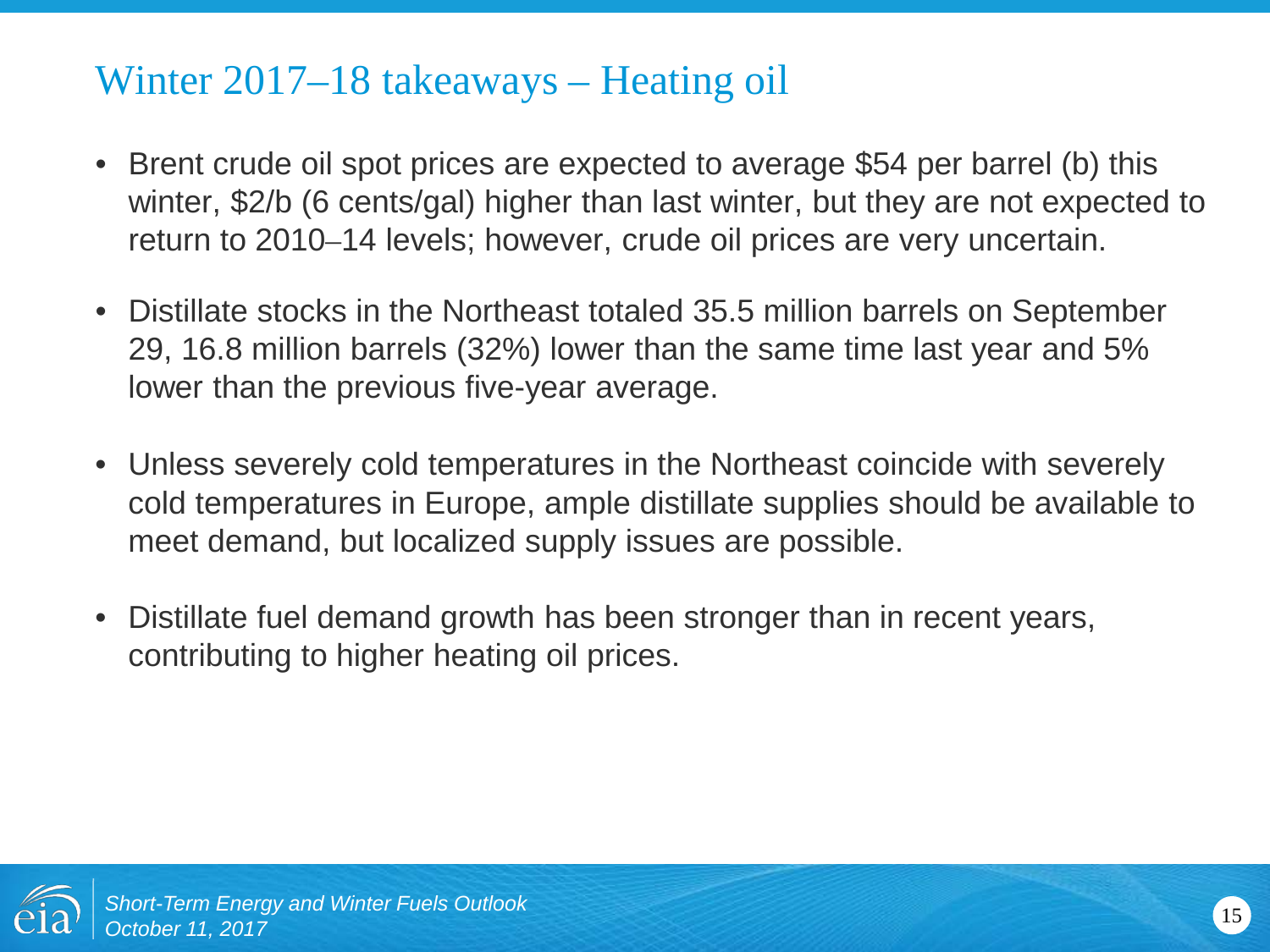## EIA expects average residential heating oil prices to be 10% higher than prices last winter

monthly average heating oil and Brent crude oil prices dollars per gallon



*Source: EIA Short-Term Energy Outlook, October 2017, and Thomson Reuters.*

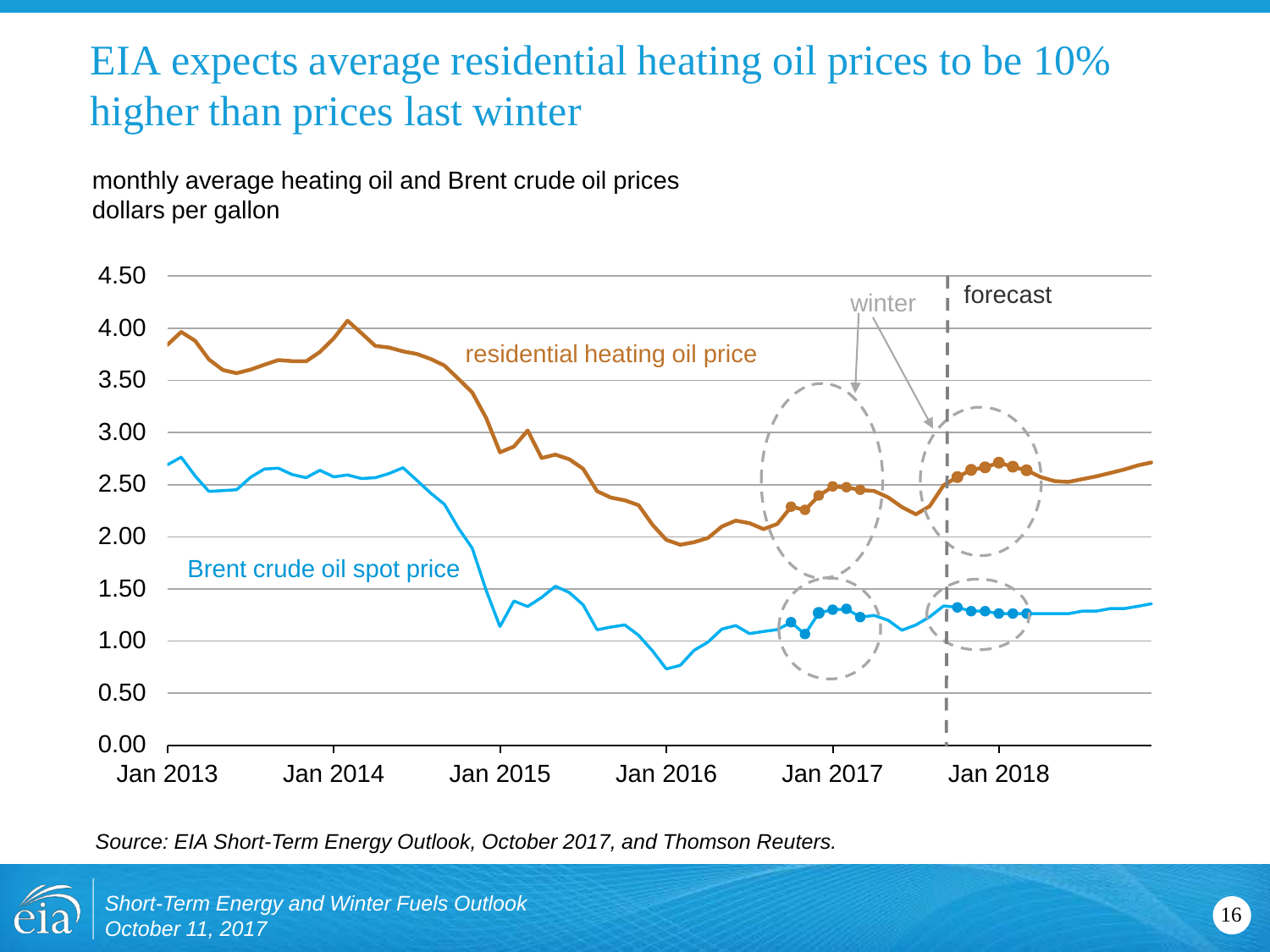## Distillate inventories are expected to remain within the five-year average range, even in the10% colder scenario

U.S. total end-of-month distillate inventories million barrels



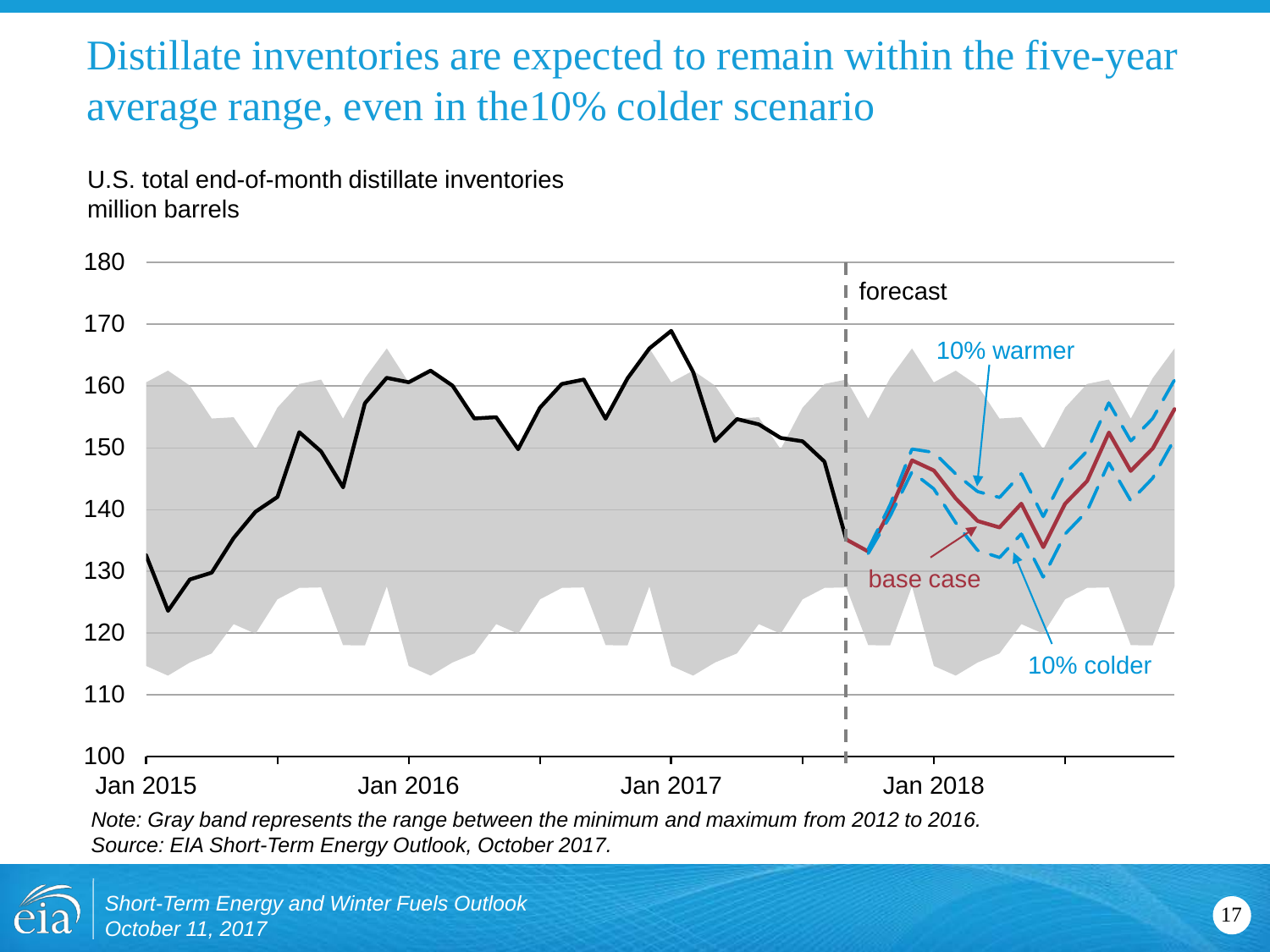## Propane

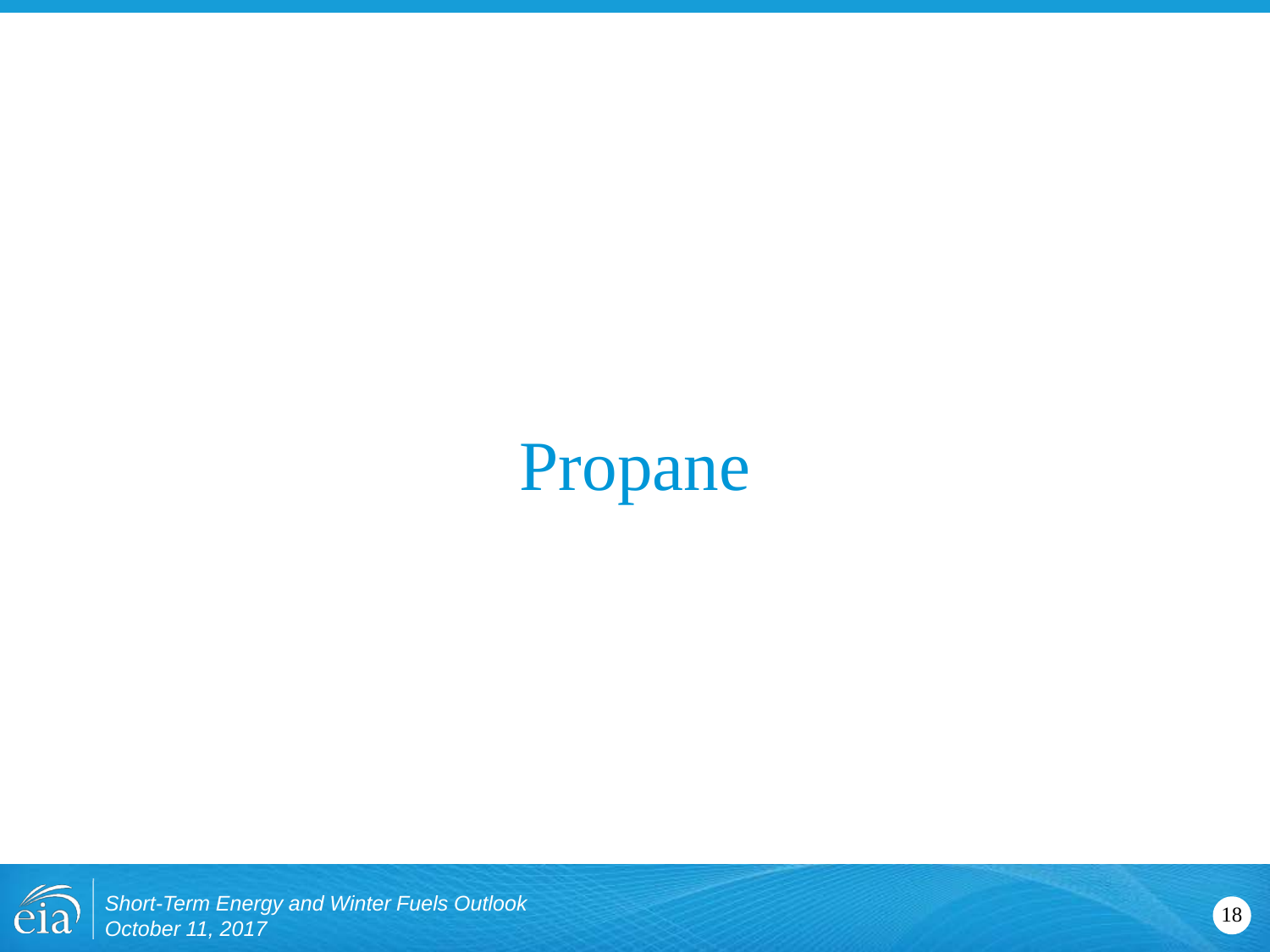#### Winter 2017–18 takeaways – Propane

- Propane production is forecast to be 7% higher this winter compared with last winter, while total propane consumption is expected to be 2% higher than last winter and net exports 4% lower.
- Propane inventories enter this heating season at levels lower than the fiveyear average for this time of year after beginning last winter well above the five-year average level.
- U.S. propane inventories in the last week of September were 78.0 million barrels, which was 9% lower than the previous five-year average for that time of year.
- Inventories in the Midwest, the region most reliant on propane for heating and agricultural uses, ended September 4% lower than the five-year average. However, regional detail shows stocks across the northern Midwest at or above the five-year average.

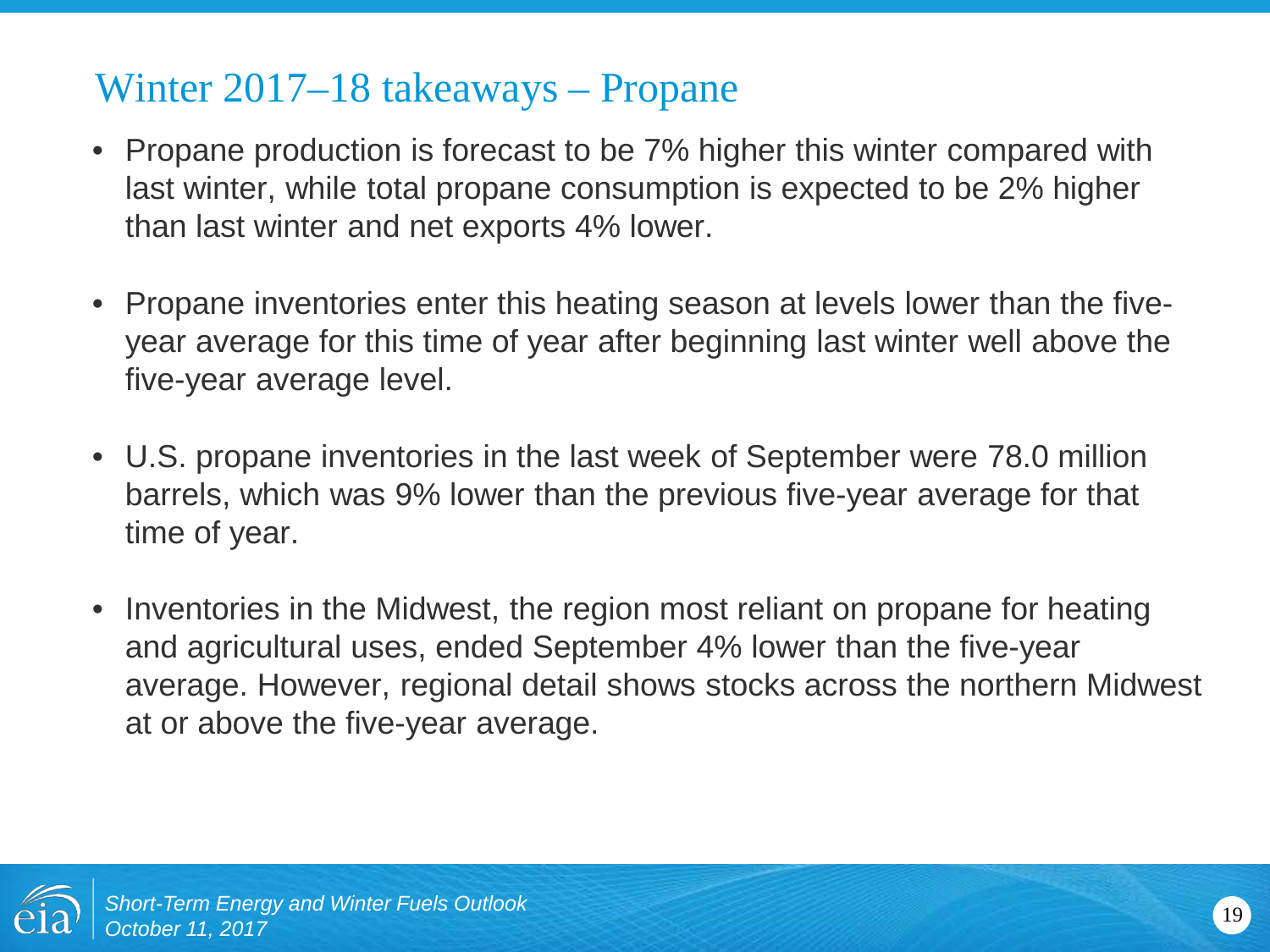EIA forecasts propane expenditures to be higher than last winter's level but lower than the average winter expenditures from 2010*–* 11 through 2014*–*15

|                  |                                                                                            | Change from last winter (forecast) |                  |                       |
|------------------|--------------------------------------------------------------------------------------------|------------------------------------|------------------|-----------------------|
|                  | Regional share of all U.S.<br>households that use propane<br>as primary space heating fuel | Consumption                        | Average<br>price | Total<br>expenditures |
| West             | 16%                                                                                        | n/a                                | n/a              | n/a                   |
| South            | 32%                                                                                        | n/a                                | n/a              | n/a                   |
| <b>Midwest</b>   | 36%                                                                                        | 12%                                | 8%               | 21%                   |
| <b>Northeast</b> | 16%                                                                                        | 5%                                 | 6%               | 11%                   |

*Note: n/a = not available because of insufficient underlying data to create forecast Source: EIA Short-Term Energy Outlook, October 2017.*

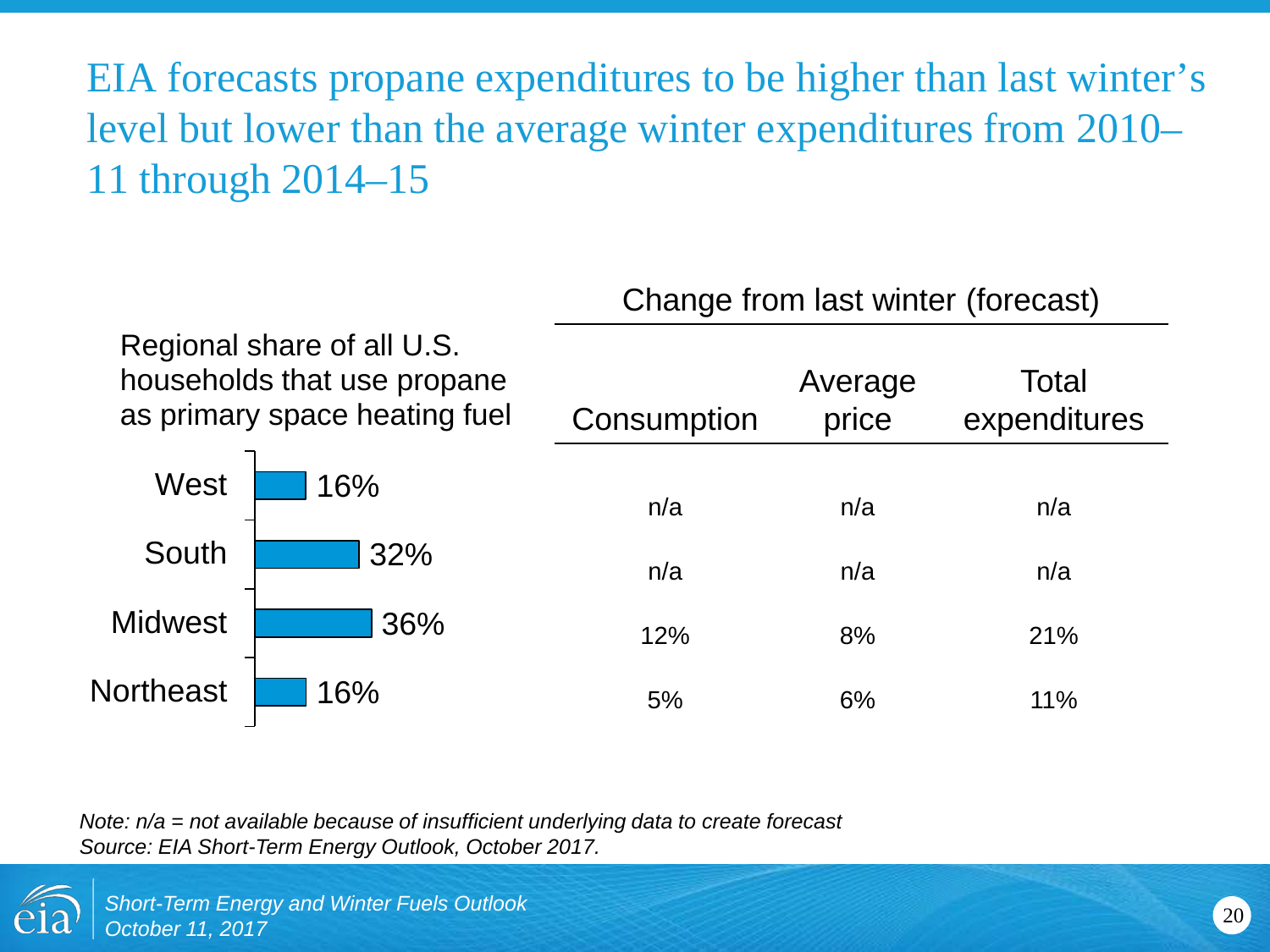## Propane inventories are starting the winter in the middle of the five-year range but below 2016 record high levels

U.S. total end-of-month propane inventories million barrels



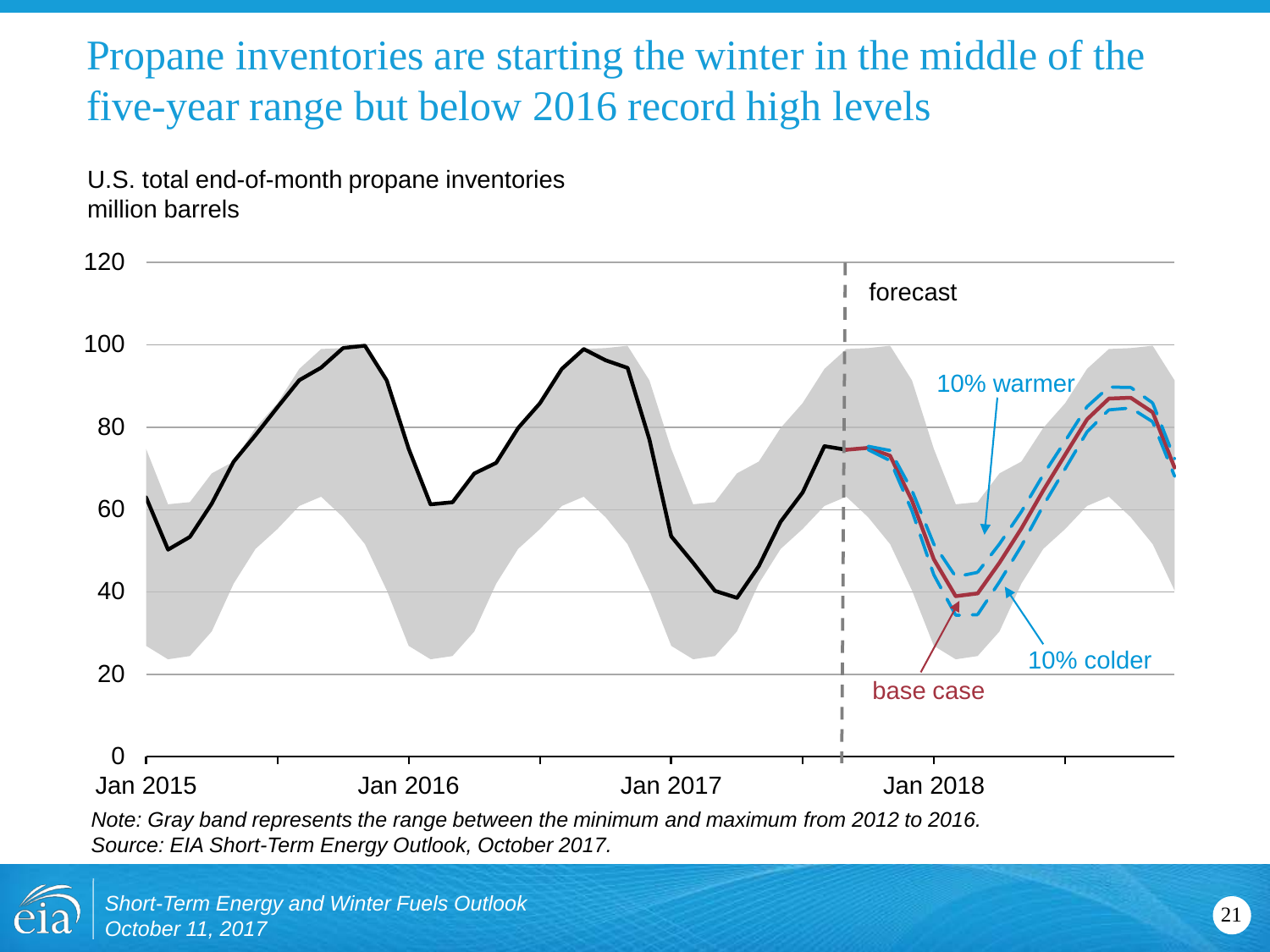## **Electricity**

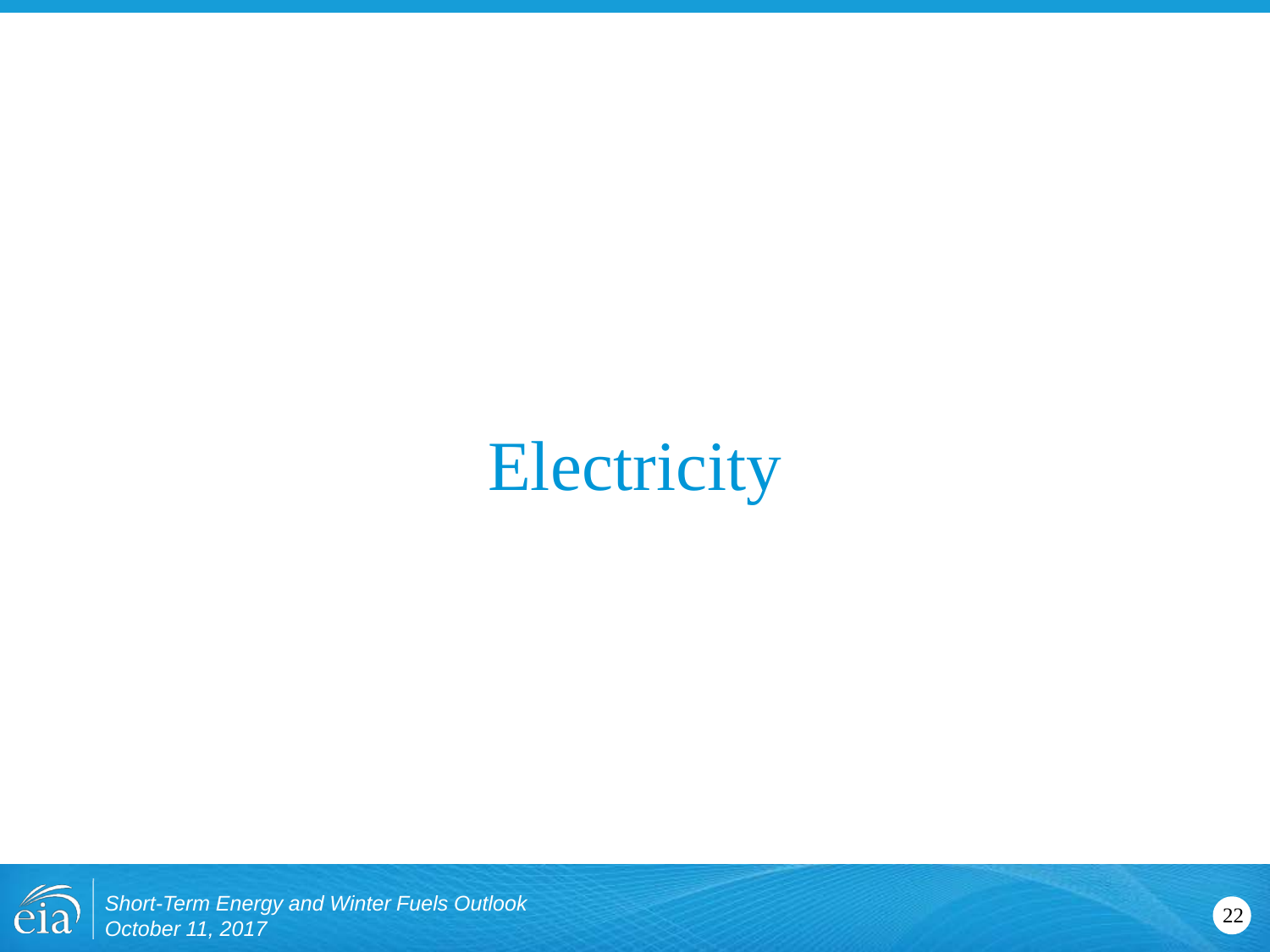#### Winter 2017–18 takeaways – Electricity

- Because wholesale electricity prices are slow to pass through to consumers, yearly increases in expenditure deviations are driven more by temperatures.
- Electricity consumption is expected to be 6% higher this winter compared with last winter because of a forecast return to relatively normal temperatures.
- Residential electricity prices are expected to be up 2% this winter compared with last winter.
- New natural gas pipeline capacity into New England should help alleviate some competition for the fuel between power generators and residential consumers, but Northeast electricity markets could still be affected by constrained natural gas supplies into the region.

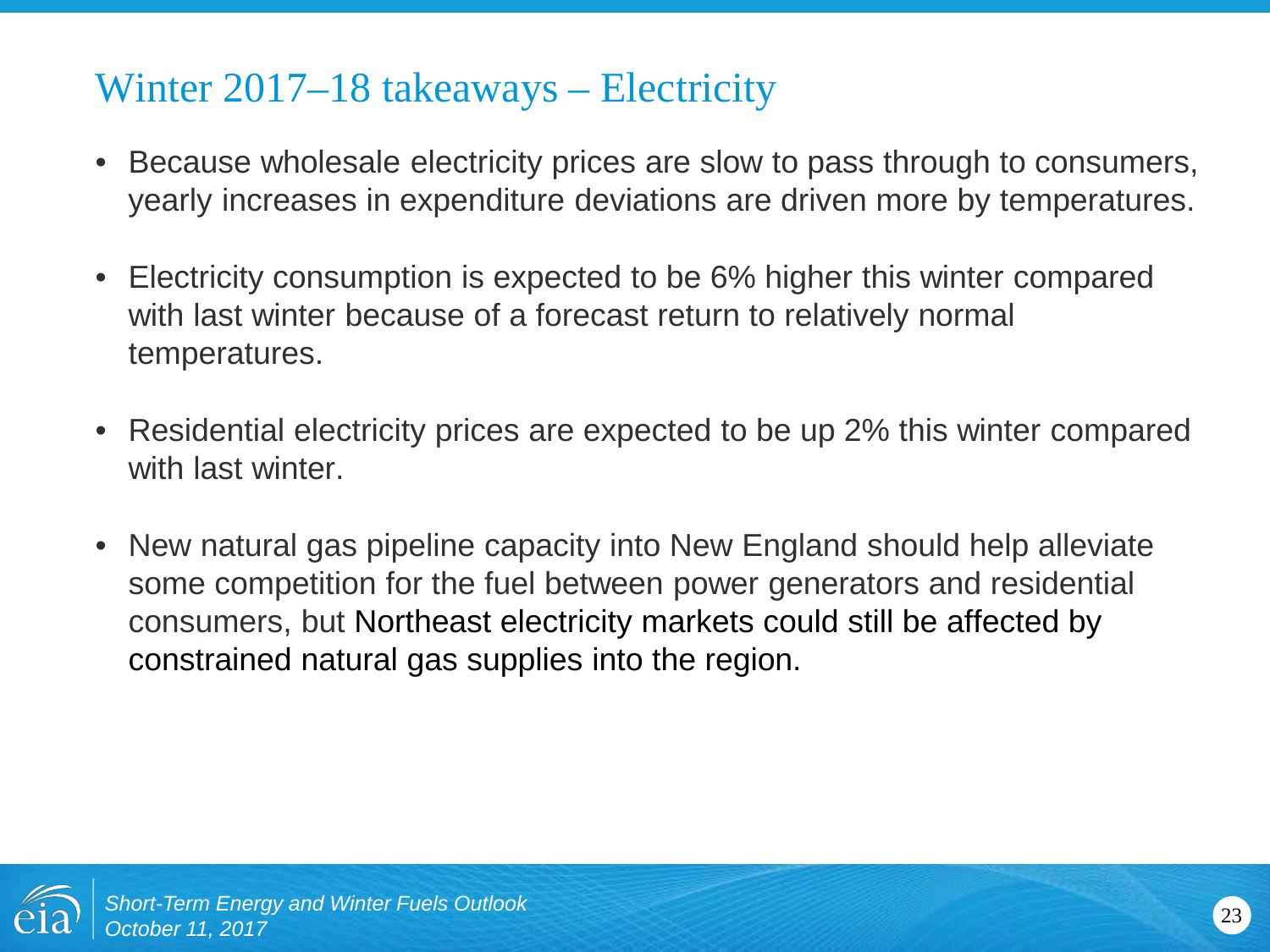Winter electricity bills are expected to be higher compared with last winter, but temperatures will be a key variable

Change from last winter (forecast)

|                  |                                                                                                | Grange from last winter (forecast) |                  |                       |
|------------------|------------------------------------------------------------------------------------------------|------------------------------------|------------------|-----------------------|
|                  | Regional share of all U.S.<br>households that use electricity<br>as primary space heating fuel | Consumption                        | Average<br>price | Total<br>expenditures |
| West             | 19%                                                                                            | 2%                                 | 2%               | 4%                    |
| South            | 61%                                                                                            | 8%                                 | 3%               | 11%                   |
| <b>Midwest</b>   | 12%                                                                                            | 6%                                 | 3%               | 9%                    |
| <b>Northeast</b> | 7%                                                                                             | 2%                                 | 2%               | 4%                    |

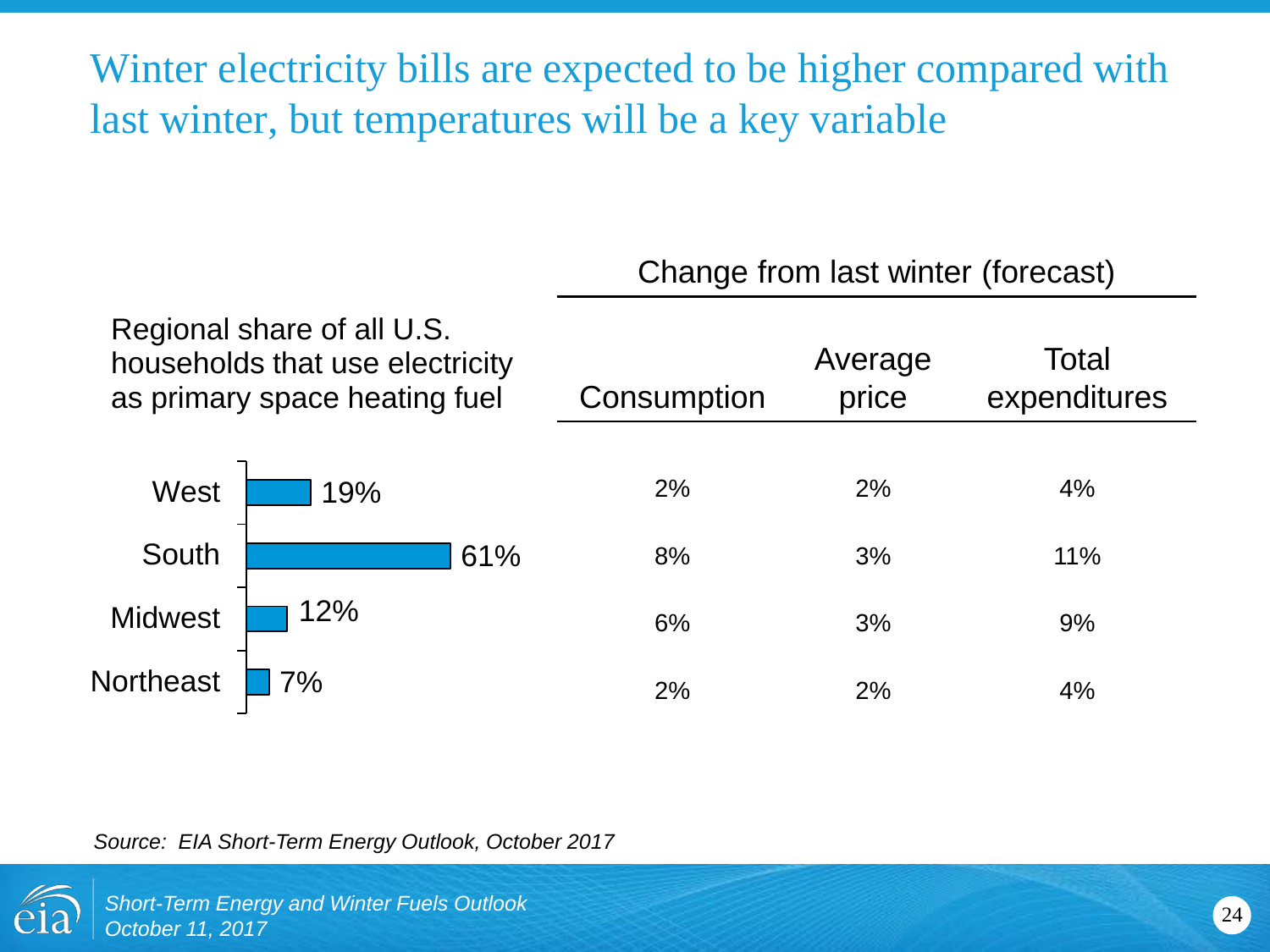## Annual growth in residential electricity prices averaged 1.5% over the past five winters

U.S. winter average residential electricity price cents per kilowatthour